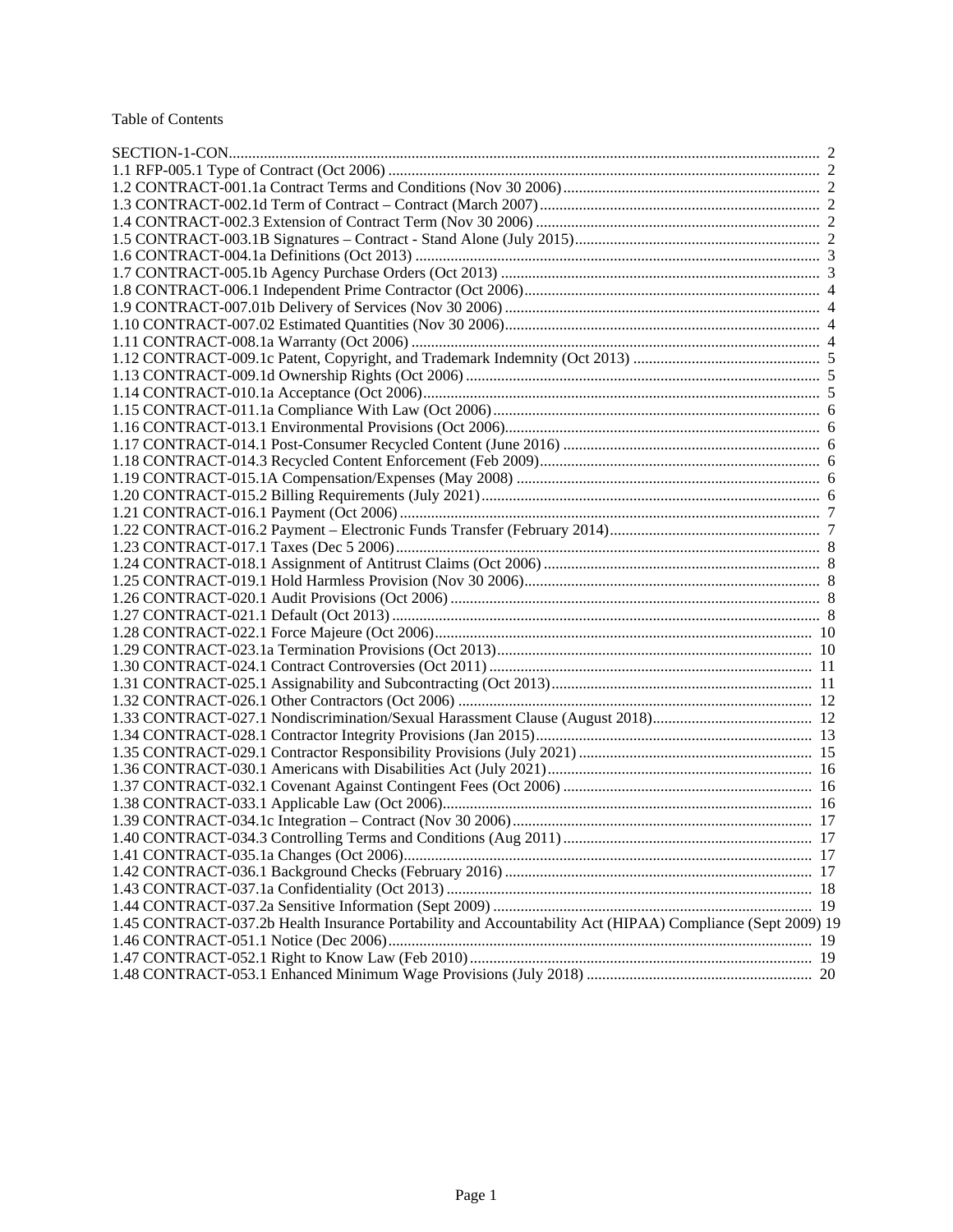# CONTRACT - STANDARD TERMS and CONDITIONS **1.1 RFP-005.1 Type of Contract (Oct 2006)**

It is proposed that if the Issuing Office enters into a contract as a result of this RFP, it will be a Established Price Contract contract containing the Contract Terms and Conditions as shown in Part V of this RFP. The Issuing Office, in its sole discretion, may undertake negotiations with Offerors whose proposals, in the judgment of the Issuing Office, show them to be qualified, responsible and capable of performing the Project.

# **1.2 CONTRACT-001.1a Contract Terms and Conditions (Nov 30 2006)**

The Contract with the selected offeror (who shall become the "Contractor") shall include the following terms and conditions:

# **1.3 CONTRACT-002.1d Term of Contract – Contract (March 2007)**

a. The term of the Contract shall begin on the Commencement Date (as defined below) and shall end on the Expiration Date identified in the Contract, subject to the other provisions of the Contract.

b. The Commencement Date shall be the later of the "Valid from" date shown on the Contract output form or the Effective Date (as defined below).

c. The Effective Date shall be the Effective Date printed on the Contract output form after the Contract has been fully executed by the Contractor and the Commonwealth (fully executed by the Commonwealth means that it has been signed and approved as required by Commonwealth contracting procedures).

# **1.4 CONTRACT-002.3 Extension of Contract Term (Nov 30 2006)**

The Commonwealth reserves the right, upon notice to the Contractor, to extend any single term of the Contract for up to three (3) months upon the same terms and conditions.

# **1.5 CONTRACT-003.1B Signatures – Contract - Stand Alone (July 2015)**

The Contract shall not be a legally binding contract until the fully-executed Contract has been sent to the Contractor. No Commonwealth employee has the authority to verbally direct the commencement of any work or delivery of any supply under this Contract prior to the Effective Date. The Contractor hereby waives any claim or cause of action for any service or work performed prior to the Effective Date.

The Contract may be signed in counterparts. The Contractor shall sign the Contract and return it to the Commonwealth. After the Contract is signed by the Contractor and returned to the Commonwealth, it will be processed for Commonwealth signatures and approvals. When the Contract has been signed and approved by the Commonwealth as required by Commonwealth contracting procedures, the Commonwealth shall create a Contract output form which shall: 1) clearly indicate "Fully executed" at the top of the form; 2) include a printed Effective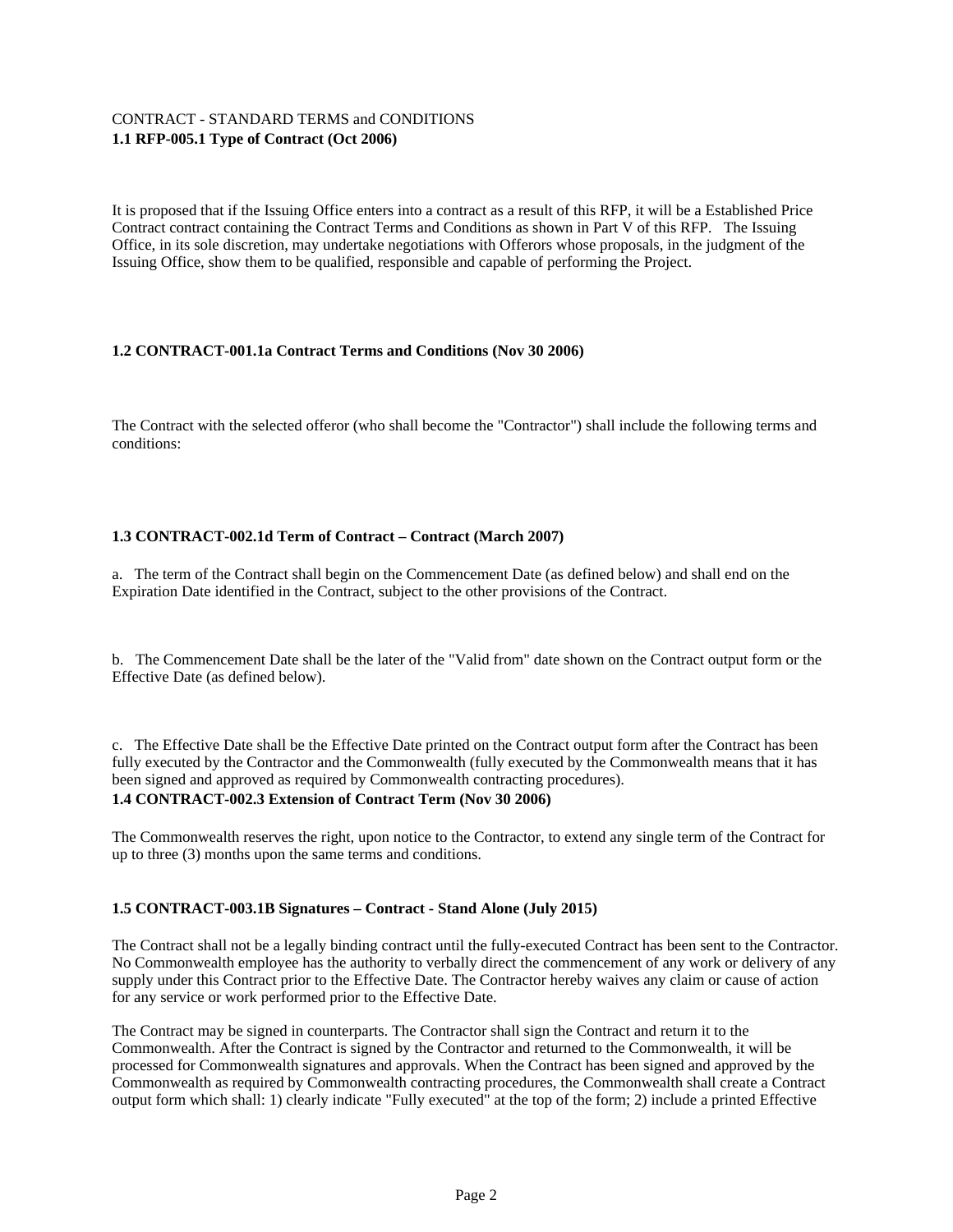Date and 3) include the printed name of the Purchasing Agent indicating that the document has been electronically signed and approved by the Commonwealth. Until the Contractor receives the Contract output form with this information on the Contract output form, there is no legally binding contract between the parties.

The fully-executed Contract may be sent to the Contractor electronically or through facsimile equipment. The electronic transmission of the Contract shall require acknowledgement of receipt of the transmission by the Contractor. Receipt of the electronic or facsimile transmission of the Contract shall constitute receipt of the fully-executed Contract.

The Commonwealth and the Contractor specifically agree as follows:

a. No handwritten signature shall be required in order for the Contract to be legally enforceable.

b. The parties agree that no writing shall be required in order to make the Contract legally binding, notwithstanding contrary requirements in any law. The parties hereby agree not to contest the validity or enforceability of a genuine Contract or acknowledgement issued electronically under the provisions of a statute of frauds or any other applicable law relating to whether certain agreements be in writing and signed by the party bound thereby. Any genuine Contract or acknowledgement issued electronically, if introduced as evidence on paper in any judicial, arbitration, mediation, or administrative proceedings, will be admissible as between the parties to the same extent and under the same conditions as other business records originated and maintained in documentary form. Neither party shall contest the admissibility of copies of a genuine Contract or acknowledgements under either the business records exception to the hearsay rule or the best evidence rule on the basis that the Contract or acknowledgement were not in writing or signed by the parties. A Contract or acknowledgment shall be deemed to be genuine for all purposes if it is transmitted to the location designated for such documents.

c. Each party will immediately take steps to verify any document that appears to be obviously garbled in transmission or improperly formatted to include re-transmission of any such document if necessary.

# **1.6 CONTRACT-004.1a Definitions (Oct 2013)**

As used in this Contract, these words shall have the following meanings:

a. Agency: The department, board, commission or other agency of the Commonwealth of Pennsylvania listed as the Purchasing Agency. If a COSTARS entity or external procurement activity has issued an order against this contract, that entity shall also be identified as "Agency".

b. Contracting Officer: The person authorized to administer this Contract for the Commonwealth and to make written determinations with respect to the Contract.

c. Days: Unless specifically indicated otherwise, days mean calendar days.

d. Developed Works or Developed Materials: All documents, sketches, drawings, designs, works, papers, files, reports, computer programs, computer documentation, data, records, software, samples or any other tangible material without limitation authored or prepared by Contractor as the work product covered in the scope of work for the Project.

e. Documentation: All materials required to support and convey information about the services required by this Contract. It includes, but is not necessarily restricted to, written reports and analyses, diagrams, maps, logical and physical designs, system designs, computer programs, flow charts, disks, and/or other machine-readable storage media.

f. Services: All Contractor activity necessary to satisfy the Contract.

# **1.7 CONTRACT-005.1b Agency Purchase Orders (Oct 2013)**

The Agency may issue Purchase Orders against the Contract. These orders constitute the Contractor's authority to make delivery. All Purchase Orders received by the Contractor up to and including the expiration date of the Contract are acceptable and must be performed in accordance with the Contract. Each Purchase Order will be deemed to incorporate the terms and conditions set forth in the Contract.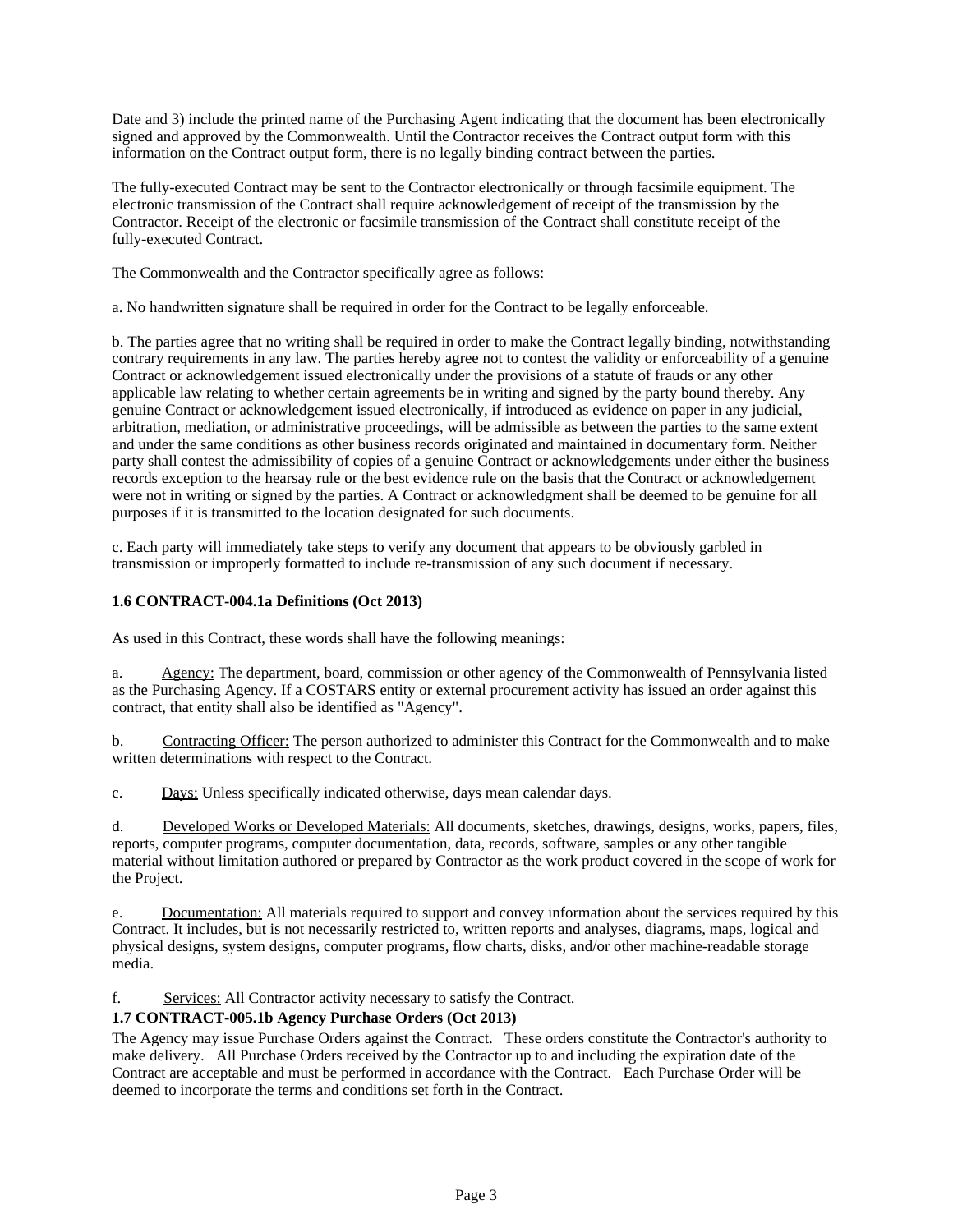Purchase Orders will not include an "ink" signature by the Agency. The electronically-printed name of the purchaser represents the signature of that individual who has the authority, on behalf of the Commonwealth, to authorize the Contractor to proceed.

Purchase Orders may be issued electronically or through facsimile equipment. The electronic transmission of a purchase order shall require acknowledgement of receipt of the transmission by the Contractor. Receipt of the electronic or facsimile transmission of the Purchase Order shall constitute receipt of an order. Orders received by the Contractor after 4:00 p.m. will be considered received the following business day.

The Commonwealth and the Contractor specifically agree as follows:

a. No handwritten signature shall be required in order for the Contract or Purchase Order to be legally enforceable.

b. The parties agree that no writing shall be required in order to make the Purchase Order legally binding. The parties hereby agree not to contest the validity or enforceability of a Purchase Order or acknowledgement issued electronically under the provisions of a statute of frauds or any other applicable law relating to whether certain agreements be in writing and signed by the party bound thereby. Any Purchase Order or acknowledgement issued electronically, if introduced as evidence on paper in any judicial, arbitration, mediation, or administrative proceedings, will be admissible as between the parties to the same extent and under the same conditions as other business records originated and maintained in documentary form. Neither party shall contest the admissibility of copies of Purchase Orders or acknowledgements under either the business records exception to the hearsay rule or the best evidence rule on the basis that the Purchase Order or acknowledgement were not in writing or signed by the parties. A Purchase Order or acknowledgment shall be deemed to be genuine for all purposes if it is transmitted to the location designated for such documents.

c. Each party will immediately take steps to verify any document that appears to be obviously garbled in transmission or improperly formatted to include re-transmission of any such document if necessary.

Purchase Orders under ten thousand dollars (\$10,000) in total amount may also be made in person or by telephone using a Commonwealth Purchasing Card. When an order is placed by telephone, the Commonwealth agency shall provide the agency name, employee name, credit card number, and expiration date of the card. Contractors agree to accept payment through the use of the Commonwealth Purchasing Card.

# **1.8 CONTRACT-006.1 Independent Prime Contractor (Oct 2006)**

In performing its obligations under the Contract, the Contractor will act as an independent contractor and not as an employee or agent of the Commonwealth. The Contractor will be responsible for all services in this Contract whether or not Contractor provides them directly. Further, the Contractor is the sole point of contact with regard to all contractual matters, including payment of any and all charges resulting from the Contract.

# **1.9 CONTRACT-007.01b Delivery of Services (Nov 30 2006)**

The Contractor shall proceed with all due diligence in the performance of the services with qualified personnel, in accordance with the completion criteria set forth in the Contract.

# **1.10 CONTRACT-007.02 Estimated Quantities (Nov 30 2006)**

It shall be understood and agreed that any quantities listed in the Contract are estimated only and may be increased or decreased in accordance with the actual requirements of the Commonwealth and that the Commonwealth in accepting any bid or portion thereof, contracts only and agrees to purchase only the materials and services in such quantities as represent the actual requirements of the Commonwealth. The Commonwealth reserves the right to purchase materials and services covered under the Contract through a separate competitive procurement procedure, whenever Commonwealth deems it to be in its best interest.

# **1.11 CONTRACT-008.1a Warranty (Oct 2006)**

The Contractor warrants that all items furnished and all services performed by the Contractor, its agents and subcontractors shall be free and clear of any defects in workmanship or materials. Unless otherwise stated in the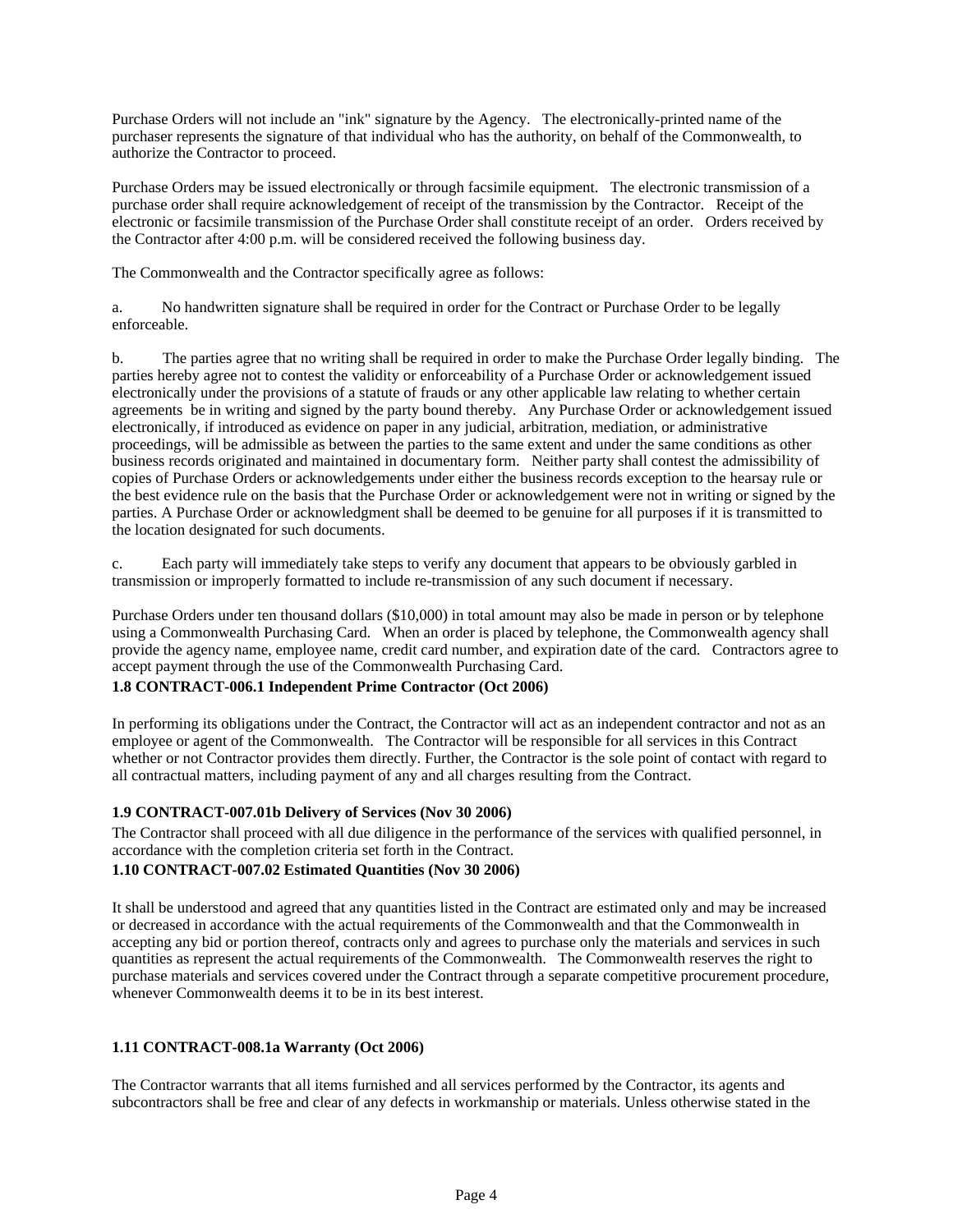Contract, all items are warranted for a period of one year following delivery by the Contractor and acceptance by the Commonwealth. The Contractor shall repair, replace or otherwise correct any problem with the delivered item. When an item is replaced, it shall be replaced with an item of equivalent or superior quality without any additional cost to the Commonwealth.

### **1.12 CONTRACT-009.1c Patent, Copyright, and Trademark Indemnity (Oct 2013)**

The Contractor warrants that it is the sole owner or author of, or has entered into a suitable legal agreement concerning either: a) the design of any product or process provided or used in the performance of the Contract which is covered by a patent, copyright, or trademark registration or other right duly authorized by state or federal law or b) any copyrighted matter in any report, document or other material provided to the Commonwealth under the contract.

The Contractor shall defend any suit or proceeding brought against the Commonwealth on account of any alleged patent, copyright or trademark infringement in the United States of any of the products provided or used in the performance of the Contract.

This is upon condition that the Commonwealth shall provide prompt notification in writing of such suit or proceeding; full right, authorization and opportunity to conduct the defense thereof; and full information and all reasonable cooperation for the defense of same.

As principles of governmental or public law are involved, the Commonwealth may participate in or choose to conduct, in its sole discretion, the defense of any such action.

If information and assistance are furnished by the Commonwealth at the Contractor's written request, it shall be at the Contractor's expense, but the responsibility for such expense shall be only that within the Contractor's written authorization.

The Contractor shall indemnify and hold the Commonwealth harmless from all damages, costs, and expenses, including attorney's fees that the Contractor or the Commonwealth may pay or incur by reason of any infringement or violation of the rights occurring to any holder of copyright, trademark, or patent interests and rights in any products provided or used in the performance of the Contract.

If any of the products provided by the Contractor in such suit or proceeding are held to constitute infringement and the use is enjoined, the Contractor shall, at its own expense and at its option, either procure the right to continue use of such infringement products, replace them with non-infringement equal performance products or modify them so that they are no longer infringing.

If the Contractor is unable to do any of the preceding, the Contractor agrees to remove all the equipment or software which are obtained contemporaneously with the infringing product, or, at the option of the Commonwealth, only those items of equipment or software which are held to be infringing, and to pay the Commonwealth: 1) any amounts paid by the Commonwealth towards the purchase of the product, less straight line depreciation; 2) any license fee paid by the Commonwealth for the use of any software, less an amount for the period of usage; and 3) the pro rata portion of any maintenance fee representing the time remaining in any period of maintenance paid for. The obligations of the Contractor under this paragraph continue without time limit. No costs or expenses shall be incurred for the account of the Contractor without its written consent.

### **1.13 CONTRACT-009.1d Ownership Rights (Oct 2006)**

The Commonwealth shall have unrestricted authority to reproduce, distribute, and use any submitted report, data, or material, and any software or modifications and any associated documentation that is designed or developed and delivered to the Commonwealth as part of the performance of the Contract.

# **1.14 CONTRACT-010.1a Acceptance (Oct 2006)**

No item(s) received by the Commonwealth shall be deemed accepted until the Commonwealth has had a reasonable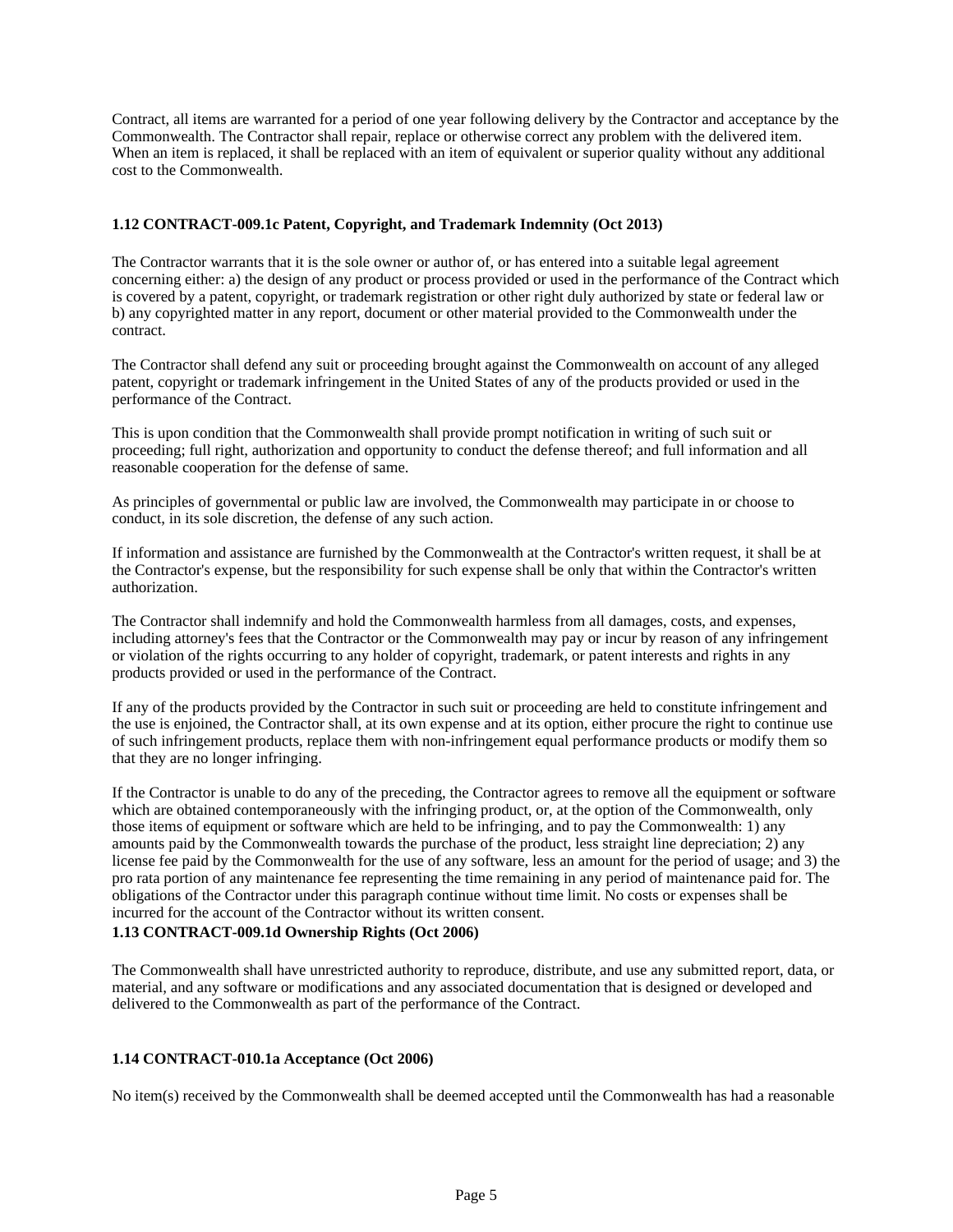opportunity to inspect the item(s). Any item(s) which is discovered to be defective or fails to conform to the specifications may be rejected upon initial inspection or at any later time if the defects contained in the item(s) or the noncompliance with the specifications were not reasonably ascertainable upon the initial inspection. It shall thereupon become the duty of the Contractor to remove rejected item(s) from the premises without expense to the Commonwealth within fifteen (15) days after notification. Rejected item(s) left longer than fifteen (15) days will be regarded as abandoned, and the Commonwealth shall have the right to dispose of them as its own property and shall retain that portion of the proceeds of any sale which represents the Commonwealth's costs and expenses in regard to the storage and sale of the item(s). Upon notice of rejection, the Contractor shall immediately replace all such rejected item(s) with others conforming to the specifications and which are not defective. If the Contractor fails, neglects or refuses to do so, the Commonwealth shall then have the right to procure a corresponding quantity of such item(s), and deduct from any monies due or that may thereafter become due to the Contractor, the difference between the price stated in the Contract and the cost thereof to the Commonwealth.

# **1.15 CONTRACT-011.1a Compliance With Law (Oct 2006)**

The Contractor shall comply with all applicable federal and state laws and regulations and local ordinances in the performance of the Contract.

# **1.16 CONTRACT-013.1 Environmental Provisions (Oct 2006)**

In the performance of the Contract, the Contractor shall minimize pollution and shall strictly comply with all applicable environmental laws and regulations, including, but not limited to: the Clean Streams Law Act of June 22, 1937 (P.L. 1987, No. 394), as amended 35 P.S. Section 691.601 et seq.; the Pennsylvania Solid Waste Management Act, Act of July 7, 1980 (P.L. 380, No. 97), as amended, 35 P.S. Section 6018.101 et seq.; and the Dam Safety and Encroachment Act, Act of November 26, 1978 (P.L. 1375, No. 325), as amended, 32 P.S. Section 693.1.

# **1.17 CONTRACT-014.1 Post-Consumer Recycled Content (June 2016)**

Except as specifically waived by the Department of General Services in writing, any products which are provided to the Commonwealth as a part of the performance of the Contract must meet the minimum percentage levels for total recycled content as specified by the Environmental Protection Agency in its Comprehensive Procurement Guidelines, which can be found at https://www.epa.gov/smm/comprehensive-procurement-guideline-cpg-program.

# **1.18 CONTRACT-014.3 Recycled Content Enforcement (Feb 2009)**

The Contractor may be required, after delivery of the Contract item(s), to provide the Commonwealth with documentary evidence that the item(s) was in fact produced with the required minimum percentage of post-consumer and recovered material content.

# **1.19 CONTRACT-015.1A Compensation/Expenses (May 2008)**

The Contractor shall be required to perform the specified services at the price(s) quoted in the Contract. All services shall be performed within the time period(s) specified in the Contract. The Contractor shall be compensated only for work performed to the satisfaction of the Commonwealth. The Contractor shall not be allowed or paid travel or per diem expenses except as specifically set forth in the Contract.

# **1.20 CONTRACT-015.2 Billing Requirements (July 2021)**

Unless the Contractor has been authorized by the Commonwealth for Evaluated Receipt Settlement or Vendor Self-Invoicing , the Contractor shall include in all of its invoices the following minimum information:

- Vendor name and "Remit to" address, including SAP Vendor number;
- SAP Purchase Order number:
- Delivery Address, including name of Commonwealth agency;
- Description of the supplies/services delivered in accordance with SAP Purchase Order (include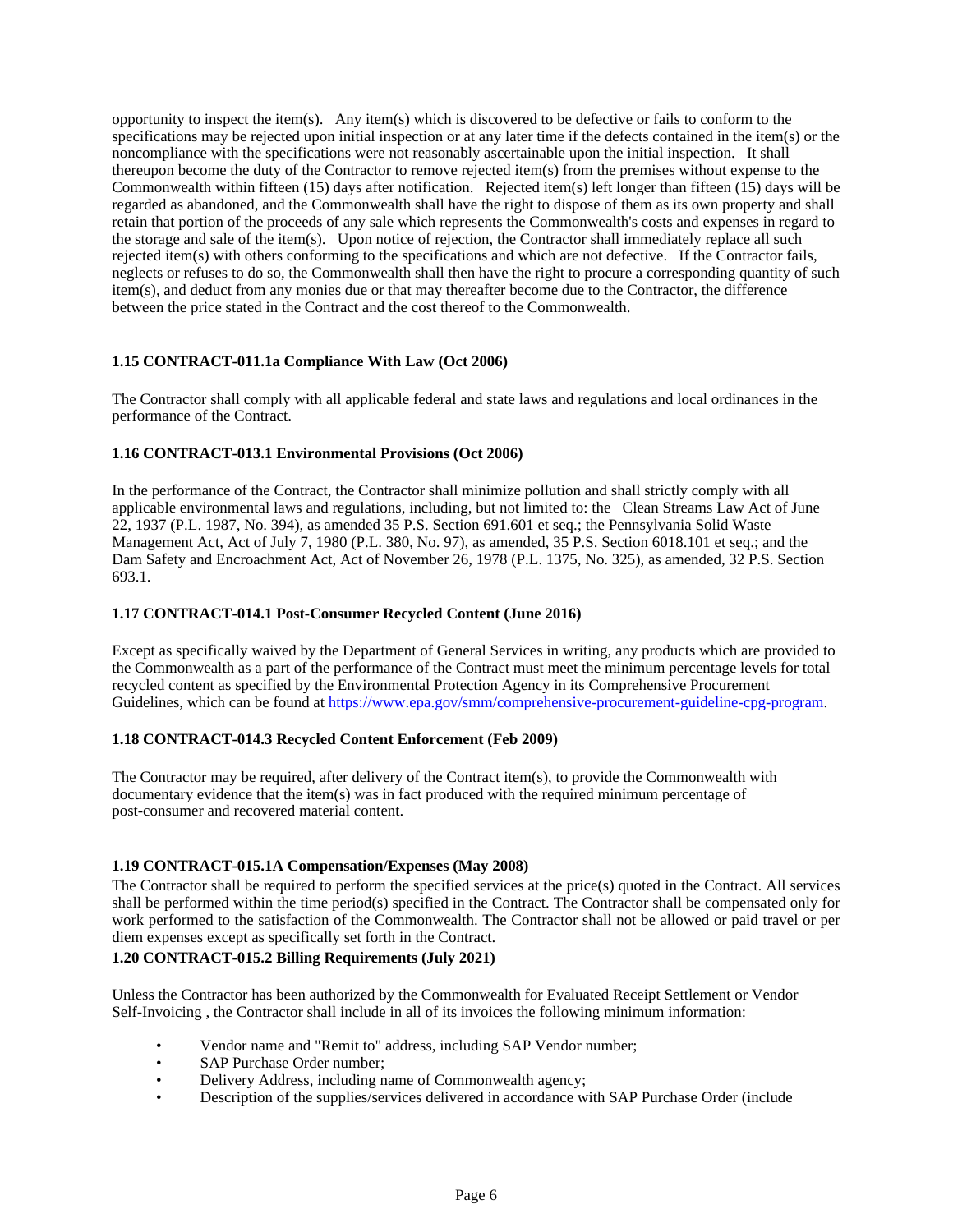- purchase order line number if possible);
- Quantity provided;
- Unit price;
- Price extension;
- Total price; and
- Delivery date of supplies or services.

If an invoice does not contain the minimum information set forth in this paragraph, the Commonwealth may return the invoice as improper. If the Commonwealth returns an invoice as improper, the time for processing a payment will be suspended until the Commonwealth receives a correct invoice. The Contractor may not receive payment until the Commonwealth has received a correct invoice.

Contractors are required to establish separate billing accounts with each using agency and invoice them directly. Each invoice shall be itemized with adequate detail and match the line item on the Purchase Order. In no instance shall any payment be made for services to the Contractor that are not in accordance with the prices on the Purchase Order, the Contract, updated price lists or any discounts negotiated by the purchasing agency.

# **1.21 CONTRACT-016.1 Payment (Oct 2006)**

- a. The Commonwealth shall put forth reasonable efforts to make payment by the required payment date. The required payment date is: (a) the date on which payment is due under the terms of the Contract; (b) thirty (30) days after a proper invoice actually is received at the "Bill To" address if a date on which payment is due is not specified in the Contract (a "proper" invoice is not received until the Commonwealth accepts the service as satisfactorily performed); or (c) the payment date specified on the invoice if later than the dates established by (a) and (b) above. Payment may be delayed if the payment amount on an invoice is not based upon the price(s) as stated in the Contract. If any payment is not made within fifteen (15) days after the required payment date, the Commonwealth may pay interest as determined by the Secretary of Budget in accordance with Act No. 266 of 1982 and regulations promulgated pursuant thereto. Payment should not be construed by the Contractor as acceptance of the service performed by the Contractor. The Commonwealth reserves the right to conduct further testing and inspection after payment, but within a reasonable time after performance, and to reject the service if such post payment testing or inspection discloses a defect or a failure to meet specifications. The Contractor agrees that the Commonwealth may set off the amount of any state tax liability or other obligation of the Contractor or its subsidiaries to the Commonwealth against any payments due the Contractor under any contract with the Commonwealth.
- b. The Commonwealth shall have the option of using the Commonwealth purchasing card to make purchases under the Contract or Purchase Order. The Commonwealth's purchasing card is similar to a credit card in that there will be a small fee which the Contractor will be required to pay and the Contractor will receive payment directly from the card issuer rather than the Commonwealth. Any and all fees related to this type of payment are the responsibility of the Contractor. In no case will the Commonwealth allow increases in prices to offset credit card fees paid by the Contractor or any other charges incurred by the Contractor, unless specifically stated in the terms of the Contract or Purchase Order.

# **1.22 CONTRACT-016.2 Payment – Electronic Funds Transfer (February 2014)**

a. The Commonwealth will make contract payments through the Automated Clearing House (ACH). Within 10 days of award of the contract or purchase order, the contractor must submit or must have already submitted their ACH information within their user profile in the Commonwealth's procurement system (SRM).

b. The contractor must submit a unique invoice number with each invoice submitted. The unique invoice number will be listed on the Commonwealth of Pennsylvania's ACH remittance advice to enable the contractor to properly apply the state agency's payment to the invoice submitted.

c. It is the responsibility of the contractor to ensure that the ACH information contained in SRM is accurate and complete. Failure to maintain accurate and complete information may result in delays in payments.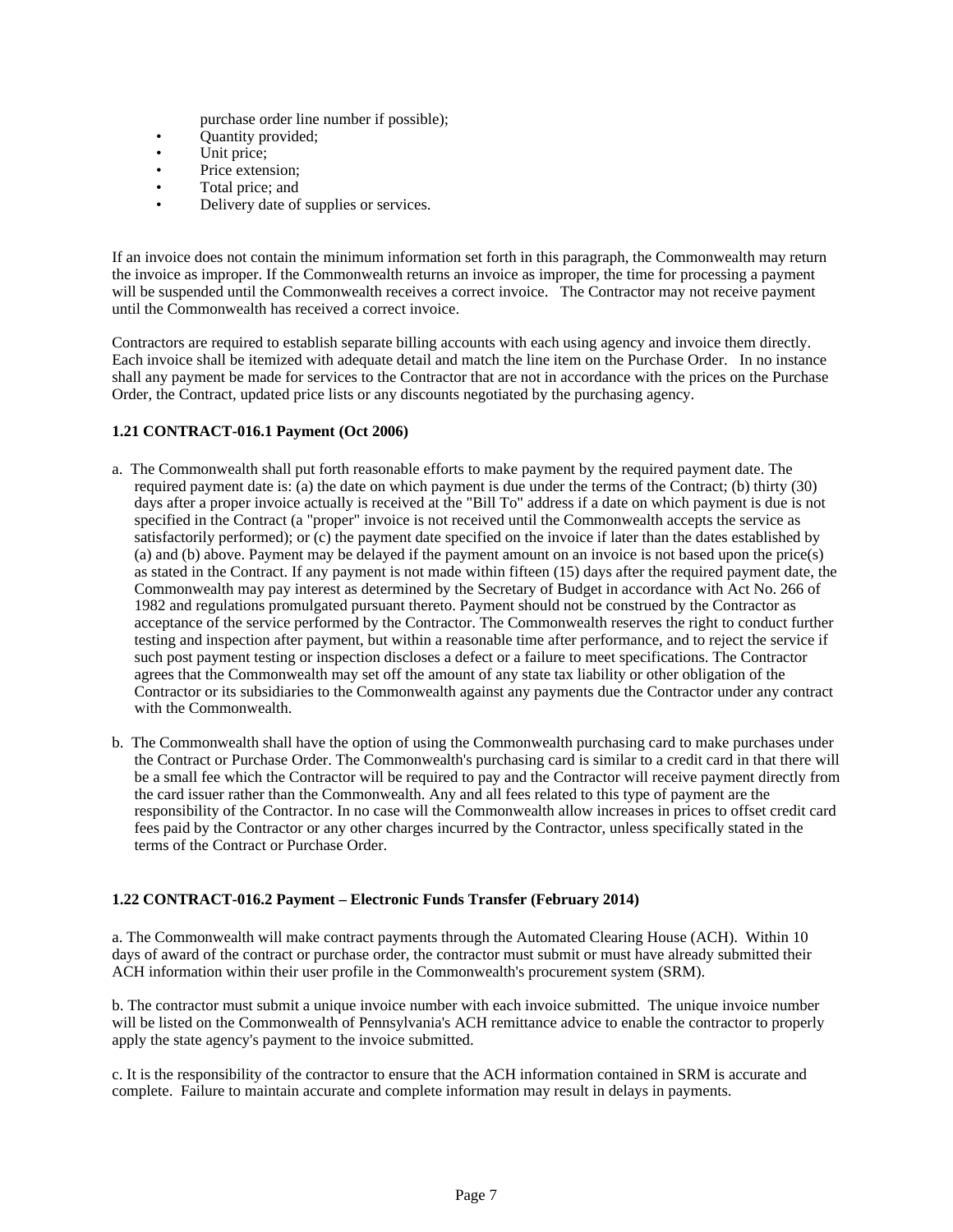# **1.23 CONTRACT-017.1 Taxes (Dec 5 2006)**

The Commonwealth is exempt from all excise taxes imposed by the Internal Revenue Service and has accordingly registered with the Internal Revenue Service to make tax free purchases under Registration No. 23-23740001-K. With the exception of purchases of the following items, no exemption certificates are required and none will be issued: undyed diesel fuel, tires, trucks, gas guzzler emergency vehicles, and sports fishing equipment. The Commonwealth is also exempt from Pennsylvania state sales tax, local sales tax, public transportation assistance taxes and fees and vehicle rental tax. The Department of Revenue regulations provide that exemption certificates are not required for sales made to governmental entities and none will be issued. Nothing in this paragraph is meant to exempt a construction contractor from the payment of any of these taxes or fees which are required to be paid with respect to the purchase, use, rental, or lease of tangible personal property or taxable services used or transferred in connection with the performance of a construction contract.

# **1.24 CONTRACT-018.1 Assignment of Antitrust Claims (Oct 2006)**

The Contractor and the Commonwealth recognize that in actual economic practice, overcharges by the Contractor's suppliers resulting from violations of state or federal antitrust laws are in fact borne by the Commonwealth. As part of the consideration for the award of the Contract, and intending to be legally bound, the Contractor assigns to the Commonwealth all right, title and interest in and to any claims the Contractor now has, or may acquire, under state or federal antitrust laws relating to the products and services which are the subject of this Contract.

# **1.25 CONTRACT-019.1 Hold Harmless Provision (Nov 30 2006)**

- a. The Contractor shall hold the Commonwealth harmless from and indemnify the Commonwealth against any and all third party claims, demands and actions based upon or arising out of any activities performed by the Contractor and its employees and agents under this Contract, provided the Commonwealth gives Contractor prompt notice of any such claim of which it learns. Pursuant to the Commonwealth Attorneys Act (71 P.S. Section 732-101, et seq.), the Office of Attorney General (OAG) has the sole authority to represent the Commonwealth in actions brought against the Commonwealth. The OAG may, however, in its sole discretion and under such terms as it deems appropriate, delegate its right of defense. If OAG delegates the defense to the Contractor, the Commonwealth will cooperate with all reasonable requests of Contractor made in the defense of such suits.
- b. Notwithstanding the above, neither party shall enter into any settlement without the other party's written consent, which shall not be unreasonably withheld. The Commonwealth may, in its sole discretion, allow the Contractor to control the defense and any related settlement negotiations.

# **1.26 CONTRACT-020.1 Audit Provisions (Oct 2006)**

The Commonwealth shall have the right, at reasonable times and at a site designated by the Commonwealth, to audit the books, documents and records of the Contractor to the extent that the books, documents and records relate to costs or pricing data for the Contract. The Contractor agrees to maintain records which will support the prices charged and costs incurred for the Contract. The Contract shall preserve books, documents and records that relate to costs or pricing data for the Contract for a period of three (3) years from the date of final payment. The Contractor shall give full and free access to all records to the Commonwealth and/or their authorized representatives.

#### **1.27 CONTRACT-021.1 Default (Oct 2013)**

a. The Commonwealth may, subject to the Force Majeure provisions of this Contract, and in addition to its other rights under the Contract, declare the Contractor in default by written notice thereof to the Contractor, and terminate (as provided in the Termination Provisions of this Contract) the whole or any part of this Contract or any Purchase Order for any of the following reasons:

- 1) Failure to begin work within the time specified in the Contract or Purchase Order or as otherwise specified;
- 2) Failure to perform the work with sufficient labor, equipment, or material to ensure the completion of the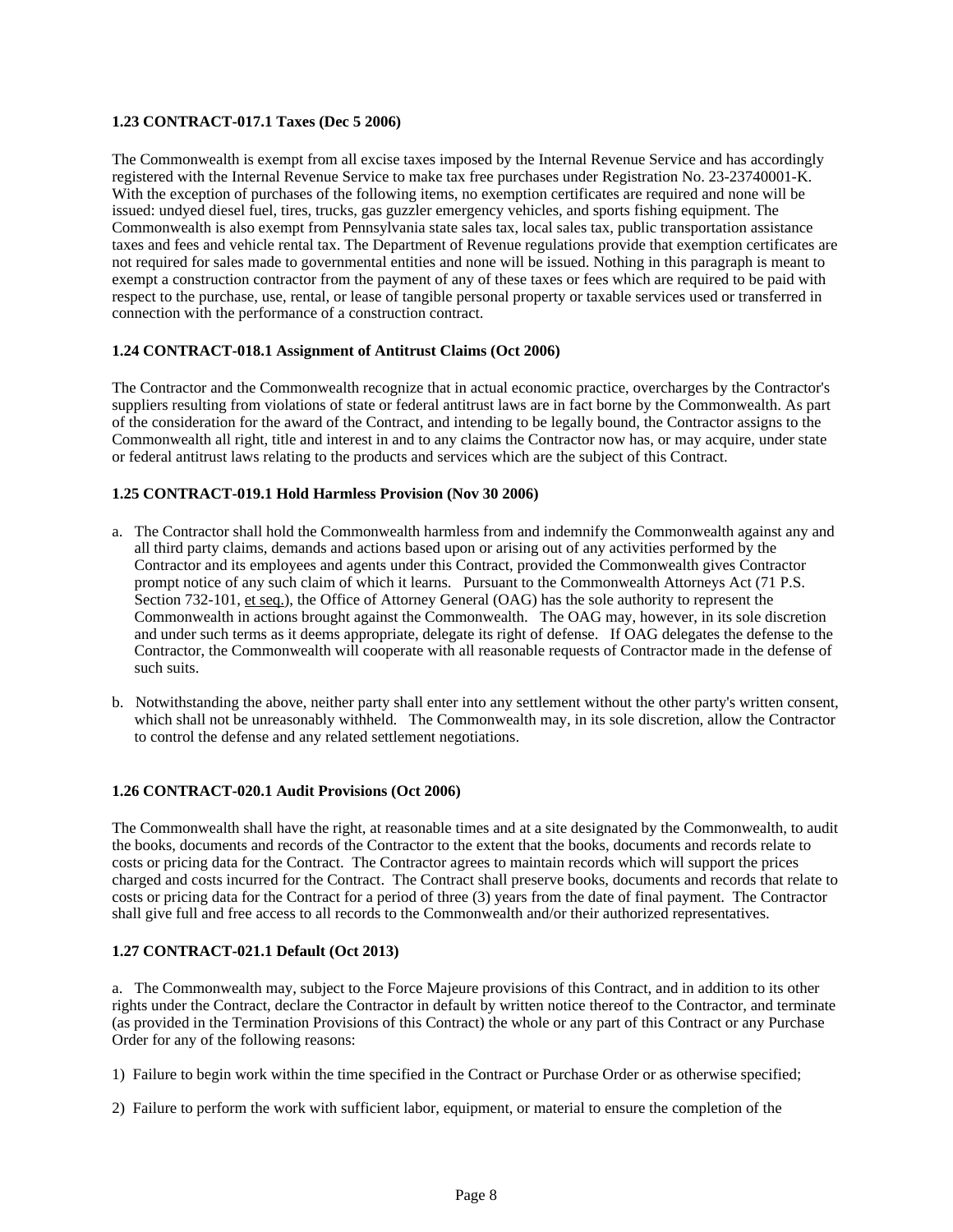specified work in accordance with the Contract or Purchase Order terms;

3) Unsatisfactory performance of the work;

4) Failure to deliver the awarded item(s) within the time specified in the Contract or Purchase Order or as otherwise specified;

5) Improper delivery;

6) Failure to provide an item(s) which is in conformance with the specifications referenced in the Contract or Purchase Order;

7) Delivery of a defective item;

8) Failure or refusal to remove material, or remove and replace any work rejected as defective or unsatisfactory;

9) Discontinuance of work without approval;

10) Failure to resume work, which has been discontinued, within a reasonable time after notice to do so;

11) Insolvency or bankruptcy;

12) Assignment made for the benefit of creditors;

13) Failure or refusal within 10 days after written notice by the Contracting Officer, to make payment or show cause why payment should not be made, of any amounts due for materials furnished, labor supplied or performed, for equipment rentals, or for utility services rendered;

14) Failure to protect, to repair, or to make good any damage or injury to property;

15) Breach of any provision of the Contract;

16) Failure to comply with representations made in the Contractor's bid/proposal; or

17) Failure to comply with applicable industry standards, customs, and practice.

b. In the event that the Commonwealth terminates this Contract or any Purchase Order in whole or in part as provided in Subparagraph a. above, the Commonwealth may procure, upon such terms and in such manner as it determines, items similar or identical to those so terminated, and the Contractor shall be liable to the Commonwealth for any reasonable excess costs for such similar or identical items included within the terminated part of the Contract or Purchase Order.

c. If the Contract or a Purchase Order is terminated as provided in Subparagraph a. above, the Commonwealth, in addition to any other rights provided in this paragraph, may require the Contractor to transfer title and deliver immediately to the Commonwealth in the manner and to the extent directed by the Contracting Officer, such partially completed items, including, where applicable, reports, working papers and other documentation, as the Contractor has specifically produced or specifically acquired for the performance of such part of the Contract or Purchase Order as has been terminated. Except as provided below, payment for completed work accepted by the Commonwealth shall be at the Contract price. Except as provided below, payment for partially completed items including, where applicable, reports and working papers, delivered to and accepted by the Commonwealth shall be in an amount agreed upon by the Contractor and Contracting Officer. The Commonwealth may withhold from amounts otherwise due the Contractor for such completed or partially completed works, such sum as the Contracting Officer determines to be necessary to protect the Commonwealth against loss.

d. The rights and remedies of the Commonwealth provided in this paragraph shall not be exclusive and are in addition to any other rights and remedies provided by law or under this Contract.

e. The Commonwealth's failure to exercise any rights or remedies provided in this paragraph shall not be construed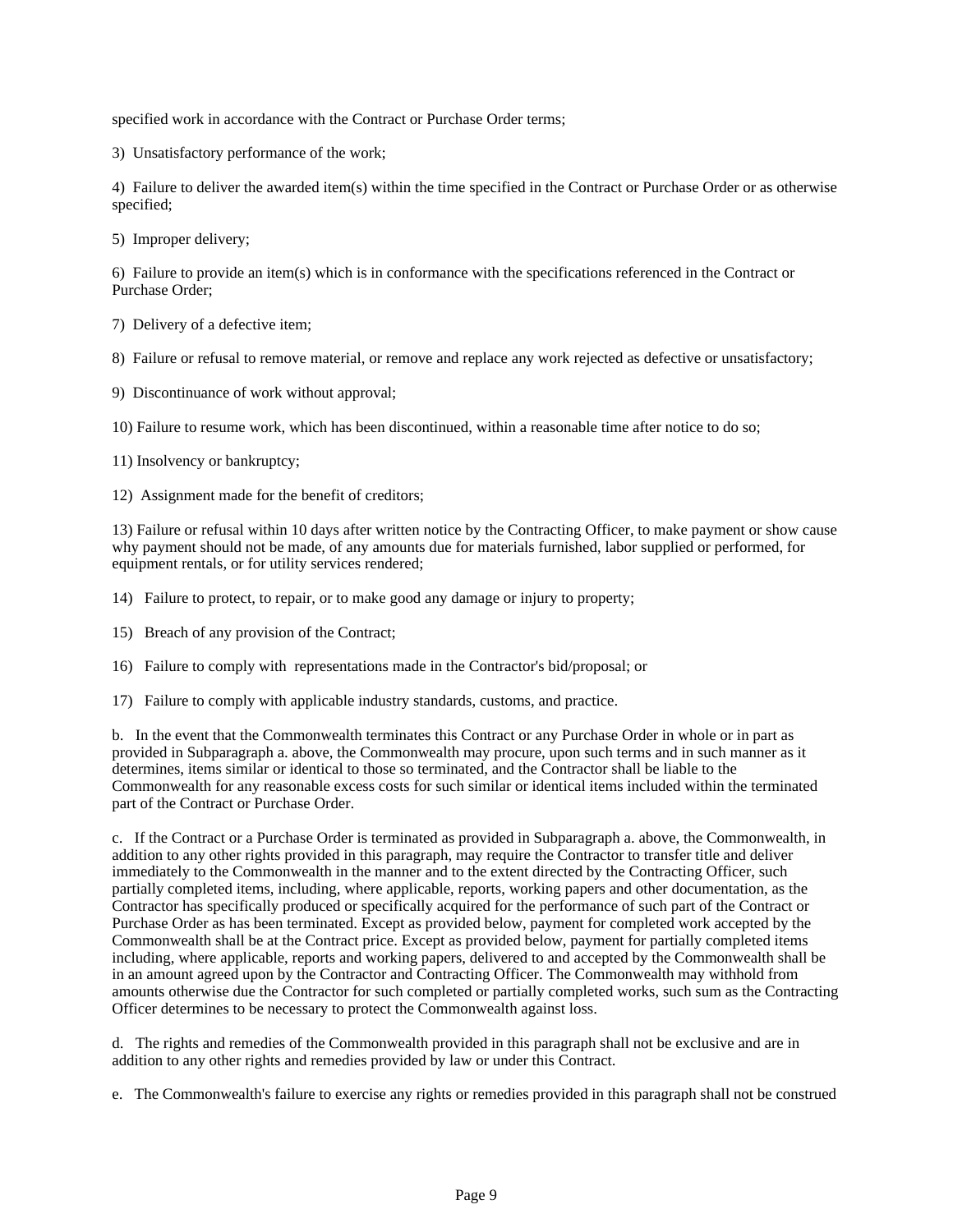to be a waiver by the Commonwealth of its rights and remedies in regard to the event of default or any succeeding event of default.

f. Following exhaustion of the Contractor's administrative remedies as set forth in the Contract Controversies Provision of the Contract, the Contractor's exclusive remedy shall be to seek damages in the Board of Claims.

### **1.28 CONTRACT-022.1 Force Majeure (Oct 2006)**

Neither party will incur any liability to the other if its performance of any obligation under this Contract is prevented or delayed by causes beyond its control and without the fault or negligence of either party. Causes beyond a party's control may include, but aren't limited to, acts of God or war, changes in controlling law, regulations, orders or the requirements of any governmental entity, severe weather conditions, civil disorders, natural disasters, fire, epidemics and quarantines, general strikes throughout the trade, and freight embargoes.

The Contractor shall notify the Commonwealth orally within five (5) days and in writing within ten (10) days of the date on which the Contractor becomes aware, or should have reasonably become aware, that such cause would prevent or delay its performance. Such notification shall (i) describe fully such cause(s) and its effect on performance, (ii) state whether performance under the contract is prevented or delayed and (iii) if performance is delayed, state a reasonable estimate of the duration of the delay. The Contractor shall have the burden of proving that such cause(s) delayed or prevented its performance despite its diligent efforts to perform and shall produce such supporting documentation as the Commonwealth may reasonably request. After receipt of such notification, the Commonwealth may elect to cancel the Contract, cancel the Purchase Order, or to extend the time for performance as reasonably necessary to compensate for the Contractor's delay.

In the event of a declared emergency by competent governmental authorities, the Commonwealth by notice to the Contractor, may suspend all or a portion of the Contract or Purchase Order.

#### **1.29 CONTRACT-023.1a Termination Provisions (Oct 2013)**

The Commonwealth has the right to terminate this Contract or any Purchase Order for any of the following reasons. Termination shall be effective upon written notice to the Contractor.

a. **TERMINATION FOR CONVENIENCE**: The Commonwealth shall have the right to terminate the Contract or a Purchase Order for its convenience if the Commonwealth determines termination to be in its best interest. The Contractor shall be paid for work satisfactorily completed prior to the effective date of the termination, but in no event shall the Contractor be entitled to recover loss of profits.

b. **NON-APPROPRIATION**: The Commonwealth's obligation to make payments during any Commonwealth fiscal year succeeding the current fiscal year shall be subject to availability and appropriation of funds. When funds (state and/or federal) are not appropriated or otherwise made available to support continuation of performance in a subsequent fiscal year period, the Commonwealth shall have the right to terminate the Contract or a Purchase Order. The Contractor shall be reimbursed for the reasonable value of any nonrecurring costs incurred but not amortized in the price of the supplies or services delivered under the Contract. Such reimbursement shall not include loss of profit, loss of use of money, or administrative or overhead costs. The reimbursement amount may be paid from any appropriations available for that purpose.

c. **TERMINATION FOR CAUSE**: The Commonwealth shall have the right to terminate the Contract or a Purchase Order for Contractor default under the Default Clause upon written notice to the Contractor. The Commonwealth shall also have the right, upon written notice to the Contractor, to terminate the Contract or a Purchase Order for other cause as specified in the Contract or by law. If it is later determined that the Commonwealth erred in terminating the Contract or a Purchase Order for cause, then, at the Commonwealth's discretion, the Contract or Purchase Order shall be deemed to have been terminated for convenience under the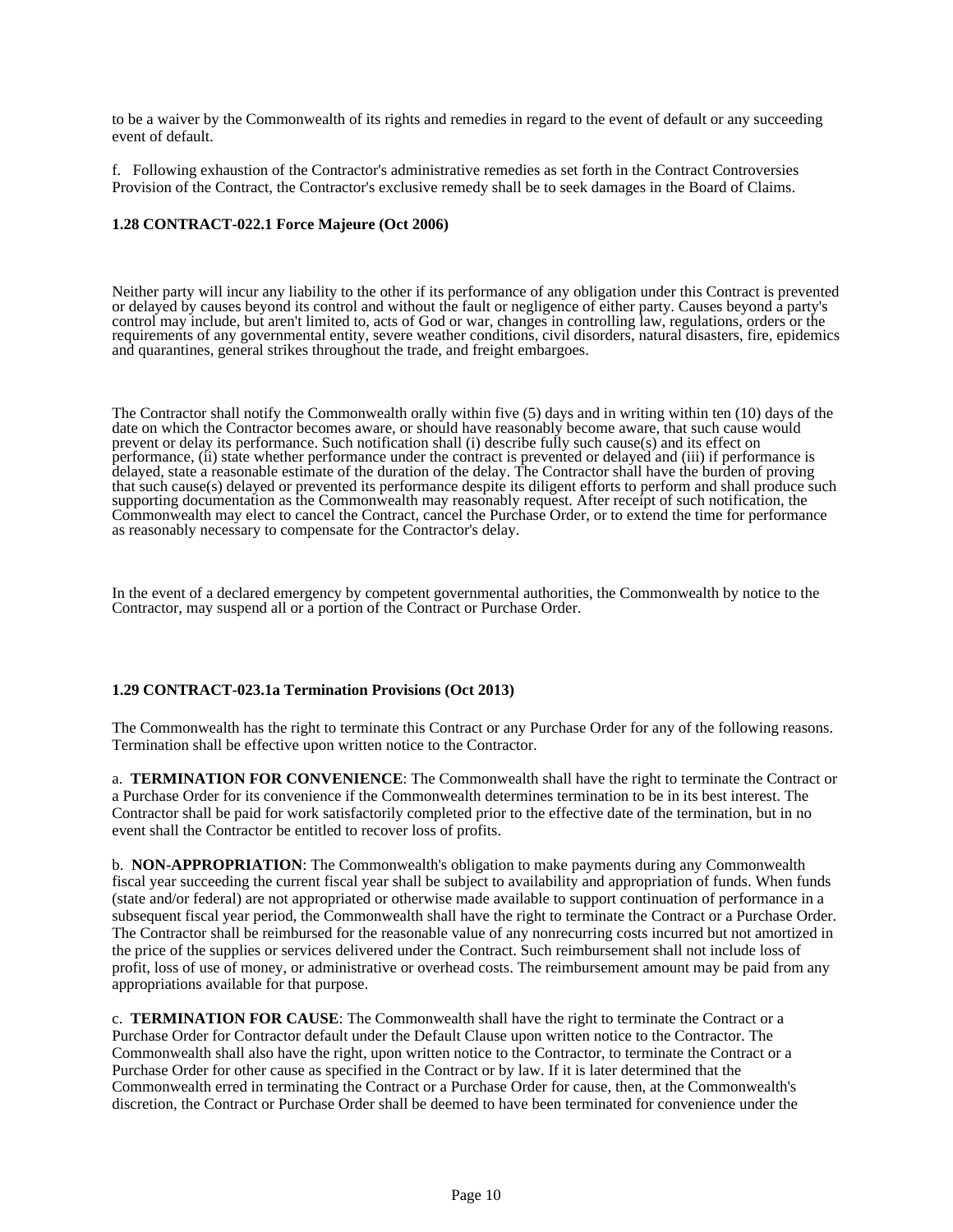#### Subparagraph a.

### **1.30 CONTRACT-024.1 Contract Controversies (Oct 2011)**

a. In the event of a controversy or claim arising from the Contract, the Contractor must, within six months after the cause of action accrues, file a written claim with the contracting officer for a determination. The claim shall state all grounds upon which the Contractor asserts a controversy exists. If the Contractor fails to file a claim or files an untimely claim, the Contractor is deemed to have waived its right to assert a claim in any forum. At the time the claim is filed, or within sixty (60) days thereafter, either party may request mediation through the Commonwealth Office of General Counsel Dispute Resolution Program.

b. If the Contractor or the contracting officer requests mediation and the other party agrees, the contracting officer shall promptly make arrangements for mediation. Mediation shall be scheduled so as to not delay the issuance of the final determination beyond the required 120 days after receipt of the claim if mediation is unsuccessful. If mediation is not agreed to or if resolution is not reached through mediation, the contracting officer shall review timely-filed claims and issue a final determination, in writing, regarding the claim. The final determination shall be issued within 120 days of the receipt of the claim, unless extended by consent of the contracting officer and the Contractor. The contracting officer shall send his/her written determination to the Contractor. If the contracting officer fails to issue a final determination within the 120 days (unless extended by consent of the parties), the claim shall be deemed denied. The contracting officer's determination shall be the final order of the purchasing agency.

c. Within fifteen (15) days of the mailing date of the determination denying a claim or within 135 days of filing a claim if, no extension is agreed to by the parties, whichever occurs first, the Contractor may file a statement of claim with the Commonwealth Board of Claims. Pending a final judicial resolution of a controversy or claim, the Contractor shall proceed diligently with the performance of the Contract in a manner consistent with the determination of the contracting officer and the Commonwealth shall compensate the Contractor pursuant to the terms of the Contract.

# **1.31 CONTRACT-025.1 Assignability and Subcontracting (Oct 2013)**

a. Subject to the terms and conditions of this paragraph, this Contract shall be binding upon the parties and their respective successors and assigns.

b. The Contractor shall not subcontract with any person or entity to perform all or any part of the work to be performed under this Contract without the prior written consent of the Contracting Officer, which consent may be withheld at the sole and absolute discretion of the Contracting Officer.

c. The Contractor may not assign, in whole or in part, this Contract or its rights, duties, obligations, or responsibilities hereunder without the prior written consent of the Contracting Officer, which consent may be withheld at the sole and absolute discretion of the Contracting Officer.

d. Notwithstanding the foregoing, the Contractor may, without the consent of the Contracting Officer, assign its rights to payment to be received under the Contract, provided that the Contractor provides written notice of such assignment to the Contracting Officer together with a written acknowledgement from the assignee that any such payments are subject to all of the terms and conditions of this Contract.

e. For the purposes of this Contract, the term "assign" shall include, but shall not be limited to, the sale, gift, assignment, pledge, or other transfer of any ownership interest in the Contractor provided, however, that the term shall not apply to the sale or other transfer of stock of a publicly traded company.

f . Any assignment consented to by the Contracting Officer shall be evidenced by a written assignment agreement executed by the Contractor and its assignee in which the assignee agrees to be legally bound by all of the terms and conditions of the Contract and to assume the duties, obligations, and responsibilities being assigned.

g. A change of name by the Contractor, following which the Contractor's federal identification number remains unchanged, shall not be considered to be an assignment hereunder. The Contractor shall give the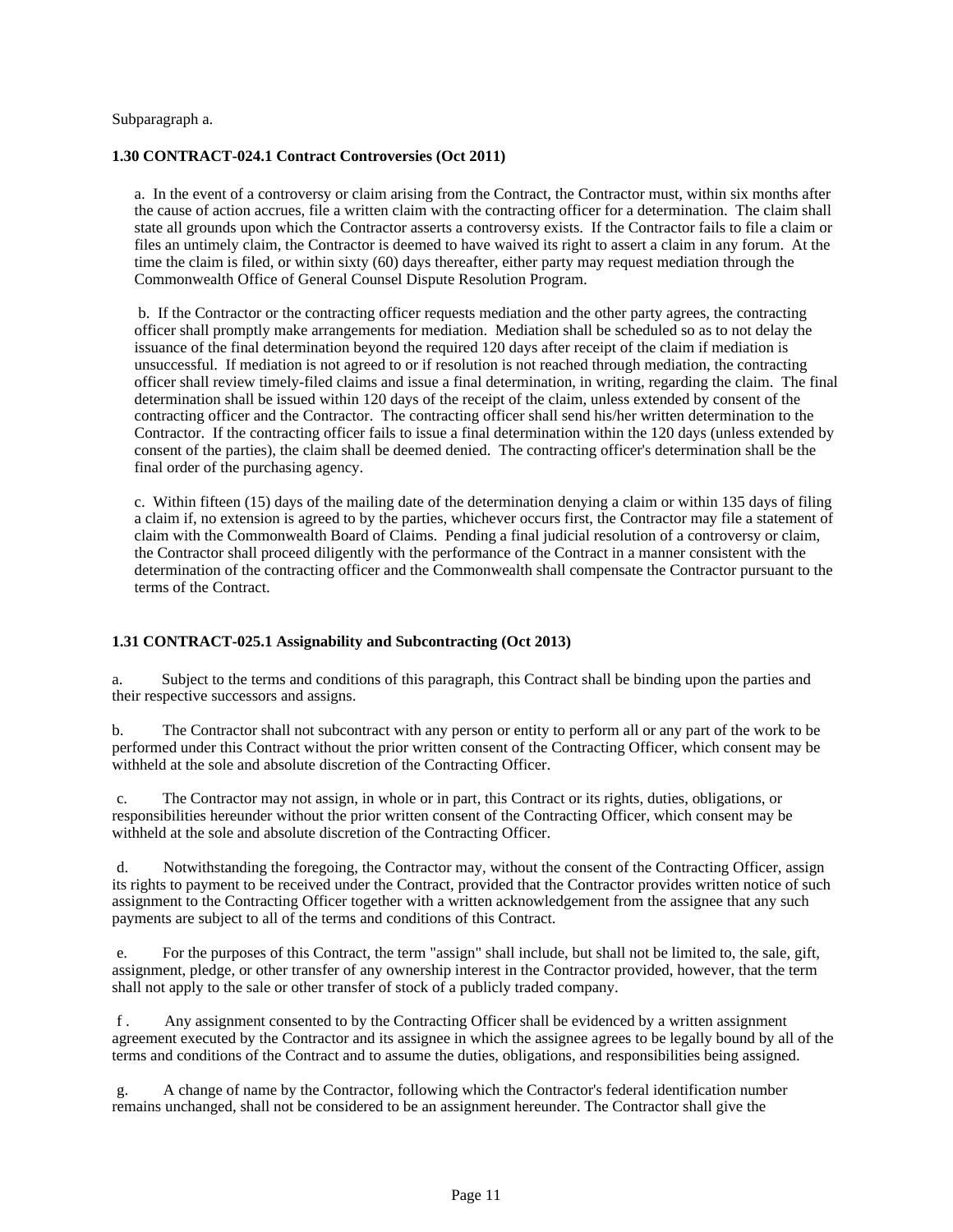Contracting Officer written notice of any such change of name.

### **1.32 CONTRACT-026.1 Other Contractors (Oct 2006)**

The Commonwealth may undertake or award other contracts for additional or related work, and the Contractor shall fully cooperate with other contractors and Commonwealth employees, and coordinate its work with such additional work as may be required. The Contractor shall not commit or permit any act that will interfere with the performance of work by any other contractor or by Commonwealth employees. This paragraph shall be included in the Contracts of all contractors with which this Contractor will be required to cooperate. The Commonwealth shall equitably enforce this paragraph as to all contractors to prevent the imposition of unreasonable burdens on any contractor.

### **1.33 CONTRACT-027.1 Nondiscrimination/Sexual Harassment Clause (August 2018)**

The Contractor agrees:

**1.** In the hiring of any employee(s) for the manufacture of supplies, performance of work, or any other activity required under the contract or any subcontract, the Contractor, each subcontractor, or any person acting on behalf of the Contractor or subcontractor shall not discriminate by reason of race, gender, creed, color, sexual orientation, gender identity or expression, or in violation of the *Pennsylvania Human Relations Act* (PHRA) and applicable federal laws, against any citizen of this Commonwealth who is qualified and available to perform the work to which the employment relates.

**2.** Neither the Contractor nor any subcontractor nor any person on their behalf shall in any manner discriminate by reason of race, gender, creed, color, sexual orientation, gender identity or expression, or in violation of the PHRA and applicable federal laws, against or intimidate any employee involved in the manufacture of supplies, the performance of work, or any other activity required under the contract.

**3.** Neither the Contractor nor any subcontractor nor any person on their behalf shall in any manner discriminate by reason of race, gender, creed, color, sexual orientation, gender identity or expression, or in violation of the PHRA and applicable federal laws, in the provision of services under the contract.

**4.** Neither the Contractor nor any subcontractor nor any person on their behalf shall in any manner discriminate against employees by reason of participation in or decision to refrain from participating in labor activities protected under the *Public Employee Relations Act*, *Pennsylvania Labor Relations Act* or *National Labor Relations Act,* as applicable and to the extent determined by entities charged with such Acts' enforcement, and shall comply with any provision of law establishing organizations as employees' exclusive representatives.

**5.** The Contractor and each subcontractor shall establish and maintain a written nondiscrimination and sexual harassment policy and shall inform their employees in writing of the policy. The policy must contain a provision that sexual harassment will not be tolerated and employees who practice it will be disciplined. Posting this Nondiscrimination/Sexual Harassment Clause conspicuously in easily-accessible and well-lighted places customarily frequented by employees and at or near where the contracted services are performed shall satisfy this requirement for employees with an established work site.

**6.** The Contractor and each subcontractor shall not discriminate by reason of race, gender, creed, color, sexual orientation, gender identity or expression, or in violation of PHRA and applicable federal laws, against any subcontractor or supplier who is qualified to perform the work to which the contract relates.

**7.** The Contractor and each subcontractor represents that it is presently in compliance with and will maintain compliance with all applicable federal, state, and local laws, regulations and policies relating to nondiscrimination and sexual harassment. The Contractor and each subcontractor further represents that it has filed a Standard Form 100 Employer Information Report ("EEO-1") with the U.S. Equal Employment Opportunity Commission ("EEOC") and shall file an annual EEO-1 report with the EEOC as required for employers<sup>'</sup> subject to *Title VII* of the *Civil Rights Act of 1964*, as amended, that have 100 or more employees and employers that have federal government contracts or first-tier subcontracts and have 50 or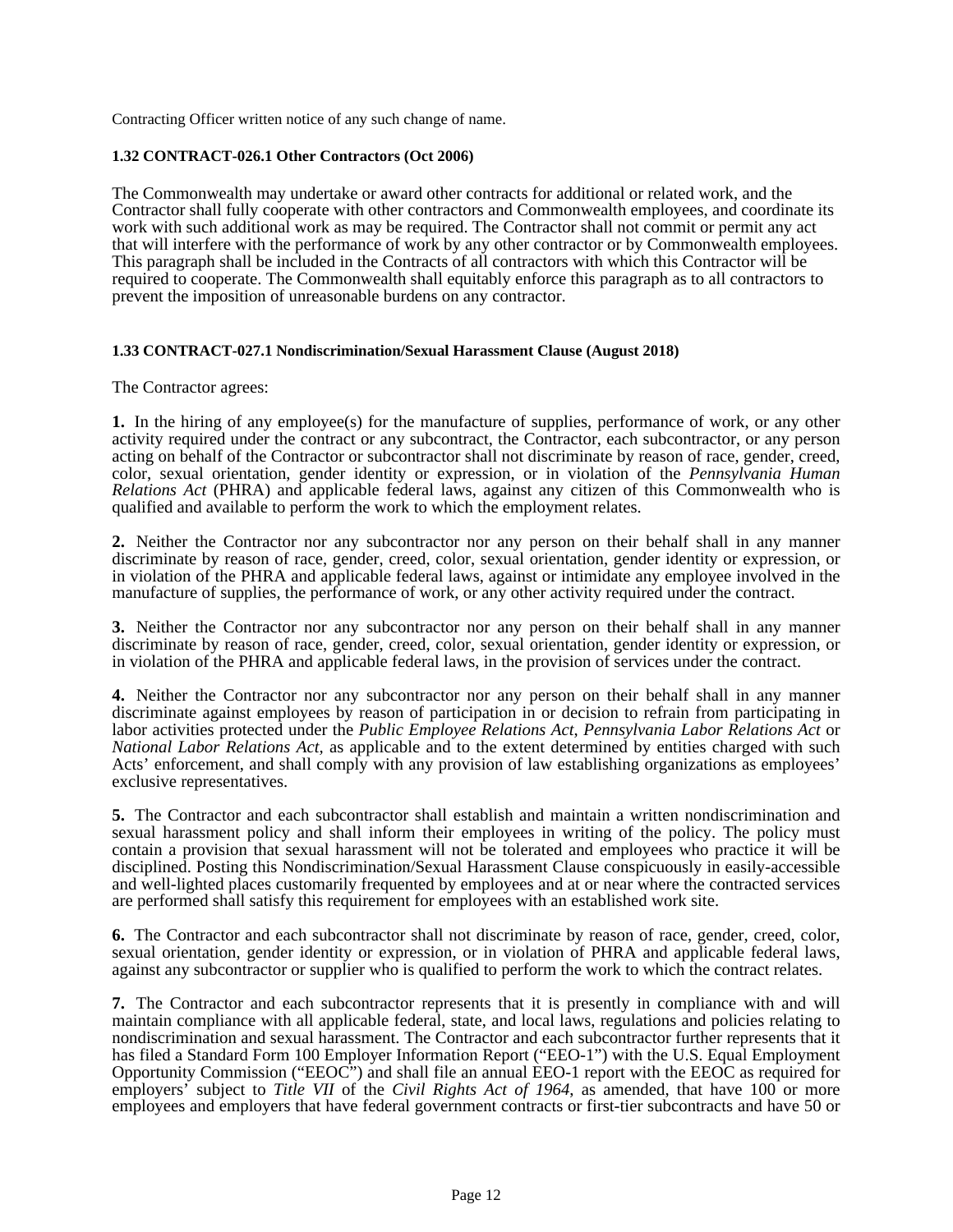more employees. The Contractor and each subcontractor shall, upon request and within the time periods requested by the Commonwealth, furnish all necessary employment documents and records, including EEO-1 reports, and permit access to their books, records, and accounts by the contracting agency and the Bureau of Diversity, Inclusion and Small Business Opportunities for purpose of ascertaining compliance with provisions of this Nondiscrimination/Sexual Harassment Clause.

**8.** The Contractor shall include the provisions of this Nondiscrimination/Sexual Harassment Clause in every subcontract so that those provisions applicable to subcontractors will be binding upon each subcontractor.

**9.** The Contractor's and each subcontractor's obligations pursuant to these provisions are ongoing from and after the effective date of the contract through the termination date thereof. Accordingly, the Contractor and each subcontractor shall have an obligation to inform the Commonwealth if, at any time during the term of the contract, it becomes aware of any actions or occurrences that would result in violation of these provisions.

**10.** The Commonwealth may cancel or terminate the contract and all money due or to become due under the contract may be forfeited for a violation of the terms and conditions of this Nondiscrimination/Sexual Harassment Clause. In addition, the agency may proceed with debarment or suspension and may place the Contractor in the Contractor Responsibility File.

# **1.34 CONTRACT-028.1 Contractor Integrity Provisions (Jan 2015)**

It is essential that those who seek to contract with the Commonwealth of Pennsylvania ("Commonwealth") observe high standards of honesty and integrity. They must conduct themselves in a manner that fosters public confidence in the integrity of the Commonwealth contracting and procurement process.

**1. DEFINITIONS.** For purposes of these Contractor Integrity Provisions, the following terms shall have the meanings found in this Section:

**a. "Affiliate"** means two or more entities where (a) a parent entity owns more than fifty percent of the voting stock of each of the entities; or (b) a common shareholder or group of shareholders owns more than fifty percent of the voting stock of each of the entities; or (c) the entities have a common proprietor or general partner.

**b. "Consent"** means written permission signed by a duly authorized officer or employee of the Commonwealth, provided that where the material facts have been disclosed, in writing, by prequalification, bid, proposal, or contractual terms, the Commonwealth shall be deemed to have consented by virtue of the execution of this contract.

**c. "Contractor"** means the individual or entity, that has entered into this contract with the Commonwealth.

**d. "Contractor Related Parties"** means any affliates of the Contractor and the Contractor's executive officers, Pennsylvania officers and directors, or owners of 5 percent or more interest in the Contractor.

# **e. "Financial Interest"** means either:

**(1)** Ownership of more than a five percent interest in any business; or

**(2)** Holding a position as an officer, director, trustee, partner, employee, or holding any position of management.

**f. "Gratuity"** means tendering, giving, or providing anything of more than nominal monetary value including, but not limited to, cash, travel, entertainment, gifts, meals, lodging, loans, subscriptions, advances, deposits of money, services, employment, or contracts of any kind. The exceptions set forth in the *Governor's Code of Conduct, Executive Order 1980-18*, the *4 Pa. Code §7.153(b)*, shall apply.

**g. "Non-bid Basis"** means a contract awarded or executed by the Commonwealth with Contractor without seeking bids or proposals from any other potential bidder or offeror.

**2.** In furtherance of this policy, Contractor agrees to the following: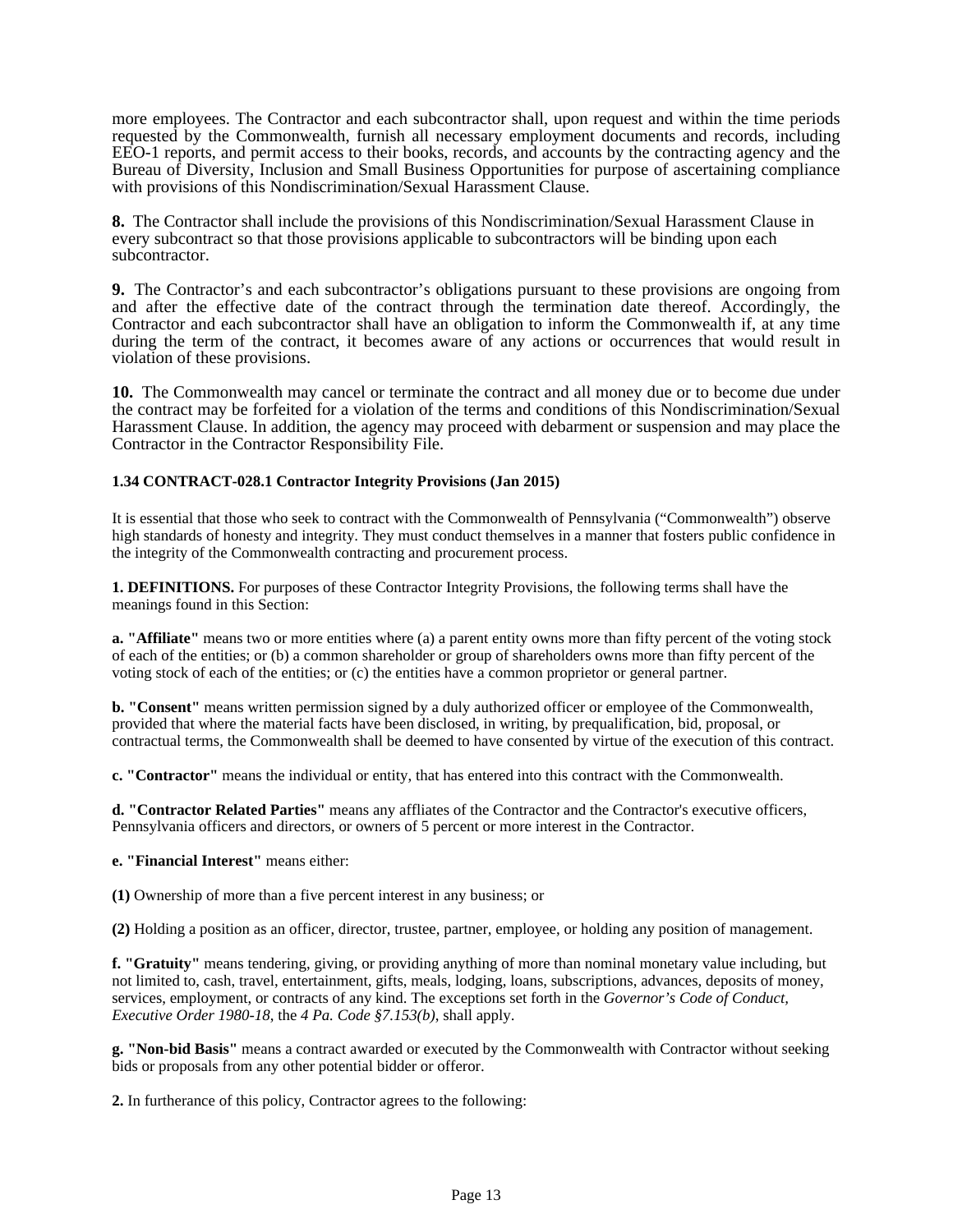**a.** Contractor shall maintain the highest standards of honesty and integrity during the performance of this contract and shall take no action in violation of state or federal laws or regulations or any other applicable laws or regulations, or other requirements applicable to Contractor or that govern contracting or procurement with the Commonwealth.

**b.** Contractor shall establish and implement a written business integrity policy, which includes, at a minimum, the requirements of these provisions as they relate to the Contractor activity with the Commonwealth and Commonwealth employees and which is made known to all Contractor employees. Posting these Contractor Integrity Provisions conspicuously in easily-accessible and well-lighted places customarily frequented by employees and at or near where the contract services are performed shall satisfy this requirement.

**c.** Contractor, its affiliates, agents, employees and anyone in privity with Contractor shall not accept, agree to give, offer, confer or agree to confer or promise to confer, directly or indirectly, any gratuity or pecuniary benefit to any person, or to influence or attempt to influence any person in violation of any federal or state law, regulation, executive order of the Governor of Pennsylvania, statement of policy, management directive or any other published standard of the Commonwealth in connection with performance of work under this contract, except as provided in this contract.

**d.** Contractor shall not have a financial interest in any other contractor, subcontractor, or supplier providing services, labor or material under this contract, unless the financial interest is disclosed to the Commonwealth in writing and the Commonwealth consents to Contractor's financial interest prior to Commonwealth execution of the contract. Contractor shall disclose the financial interest to the Commonwealth at the time of bid or proposal submission, or if no bids or proposals are solicited, no later than the Contractor's submission of the contract signed by Contractor.

**e.** Contractor certifies to the best of its knowledge and belief that within the last five (5) years Contractor or Contractor Related Parties have not:

**(1)** been indicted or convicted of a crime involving moral turpitude or business honesty or integrity in any jurisdiction;

**(2)** been suspended, debarred or otherwise disqualified from entering into any contract with any governmental agency;

**(3)** had any business license or professional license suspended or revoked;

**(4)** had any sanction or finding of fact imposed as a result of a judicial or administrative proceeding related to fraud, extortion, bribery, bid rigging, embezzlement, misrepresentation or anti-trust; and

**(5)** been, and is not currently, the subject of a criminal investigation by any federal, state or local prosecuting or investigative agency and/or civil anti-trust investigation by any federal, state or local prosecuting or investigative agency.

If Contractor cannot so certify to the above, then it must submit along with its bid, proposal or contract a written explanation of why such certification cannot be made and the Commonwealth will determine whether a contract may be entered into with the Contractor. The Contractor's obligation pursuant to this certification is ongoing from and after the effective date of the contract through the termination date thereof. Accordingly, the Contractor shall have an obligation to immediately notify the Commonwealth in writing if at any time during the term of the contract it becomes aware of any event which would cause the Contractor's certification or explanation to change. Contractor acknowledges that the Commonwealth may, in its sole discretion, terminate the contract for cause if it learns that any of the certifications made herein are currently false due to intervening factual circumstances or were false or should have been known to be false when entering into the contract.

**f.** Contractor shall comply with the requirements of the *Lobbying Disclosure Act (65 Pa.C.S. §13A01 et seq.)* regardless of the method of award. If this contract was awarded on a Non-bid Basis, Contractor must also comply with the requirements of the *Section 1641 of the Pennsylvania Election Code (25 P.S. §3260a).*

**g.** When contractor has reason to believe that any breach of ethical standards as set forth in law, the Governor's Code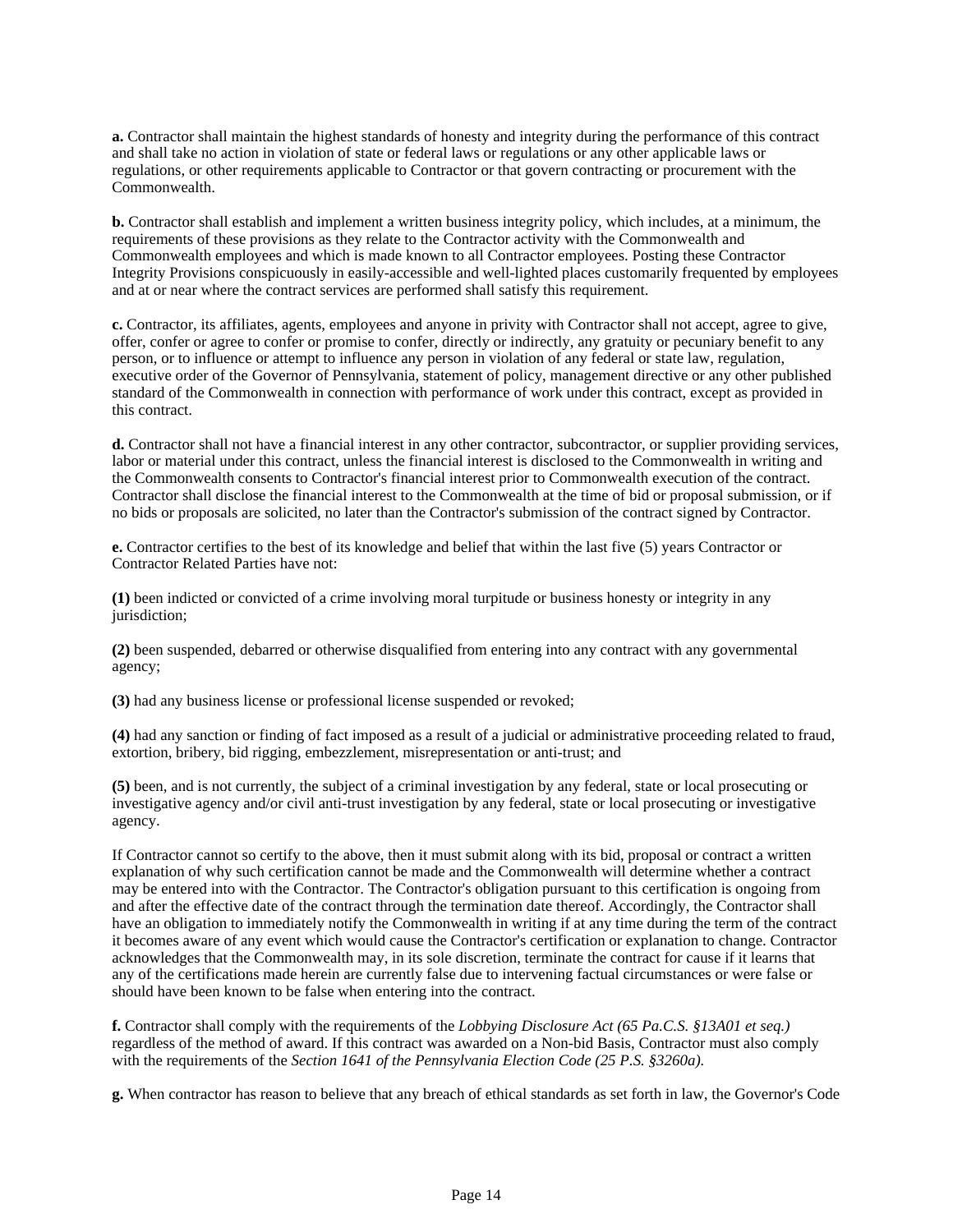of Conduct, or these Contractor Integrity Provisions has occurred or may occur, including but not limited to contact by a Commonwealth officer or employee which, if acted upon, would violate such ethical standards, Contractor shall immediately notify the Commonwealth contracting officer or the Office of the State Inspector General in writing.

**h.** Contractor, by submission of its bid or proposal and/or execution of this contract and by the submission of any bills, invoices or requests for payment pursuant to the contract, certifies and represents that is has not violated any of these Contractor Integrity Provisions in connection with the submission of the bid or proposal, during any contract negotiations or during the term of the contract, to include any extensions thereof. Contractor shall immediately notify the Commonwealth in writing of any actions for occurrences that would result in a violation of these Contractor Integrity Provisions. Contractor agrees to reimburse the Commonwealth for the reasonable costs of investigation incurred by the Office of the State Inspector General for investigations of the Contractor's compliance with the terms of this or any other agreement between the Contractor and the Commonwealth that results in the suspension or debarment of the Contractor. Contractor shall not be responsible for investigative costs for investigations that do not result in the Contractor's suspension or debarment.

**i.** Contractor shall cooperate with the Office of the State Inspector General in its investigation of any alleged Commonwealth agency or employee breach of ethical standards and any alleged Contractor non-compliance with these Contractor Integrity Provisions. Contractor agrees to make identified Contractor employees available for interviews at reasonable times and places. Contractor, upon the inquiry or request of an Inspector General, shall provide, or if appropriate, make promptly available for inspection or copying, any information of any type or form deemed relevant by the Office of the State Inspector General to Contractor's integrity and compliance with these provisions. Such information may include, but shall not be limited to, Contractor's business or financial records, documents or files of any type or form that refer to or concern this contract. Contractor shall incorporate this paragraph in any agreement, contract or subcontract it enters into in the course of the performance of this contract/agreement solely for the purpose of obtaining subcontractor compliance with this provision. The incorporation of this provision in a subcontract shall not create privity of contract between the Commonwealth and any such subcontractor, and no third party beneficiaries shall be created thereby.

**j.** For violation of any of these Contractor Integrity Provisions, the Commonwealth may terminate this and any other contract with Contractor, claim liquidated damages in an amount equal to the value of anything received in breach of these Provisions, claim damages for all additional costs and expenses incurred in obtaining another contractor to complete performance under this contract, and debar and suspend Contractor from doing business with the Commonwealth. These rights and remedies are cumulative, and the use or non-use of any one shall not preclude the use of all or any other. These rights and remedies are in addition to those the Commonwealth may have under law, statute, regulation or otherwise.

# **1.35 CONTRACT-029.1 Contractor Responsibility Provisions (July 2021)**

For the purpose of these provisions, the term Contractor is defined as any person, including, but not limited to, a bidder, offeror, loan recipient, grantee or lessor, who has furnished or performed or seeks to furnish or perform, goods, supplies, services, leased space, construction or other activity, under a contract, grant, lease, purchase order or reimbursement agreement with the Commonwealth of Pennsylvania (Commonwealth). The term Contractor includes a permittee, licensee, or any agency, political subdivision, instrumentality, public authority, or other public entity in the Commonwealth.

1. The Contractor certifies, in writing, for itself and its subcontractors required to be disclosed or approved by the Commonwealth, that as of the date of its execution of this Bid/Contract, that neither the Contractor, nor any such subcontractors, are under suspension or debarment by the Commonwealth or any governmental entity, instrumentality, or authority and, if the Contractor cannot so certify, then it agrees to submit, along with its Bid/Contract, a written explanation of why such certification cannot be made.

2. The Contractor also certifies, in writing, that as of the date of its execution of this Bid/Contract it has no tax liabilities or other Commonwealth obligations, or has filed a timely administrative or judicial appeal if such liabilities or obligations exist, or is subject to a duly approved deferred payment plan if such liabilities exist.

3. The Contractor's obligations pursuant to these provisions are ongoing from and after the effective date of the Contract through the termination date thereof. Accordingly, the Contractor shall have an obligation to inform the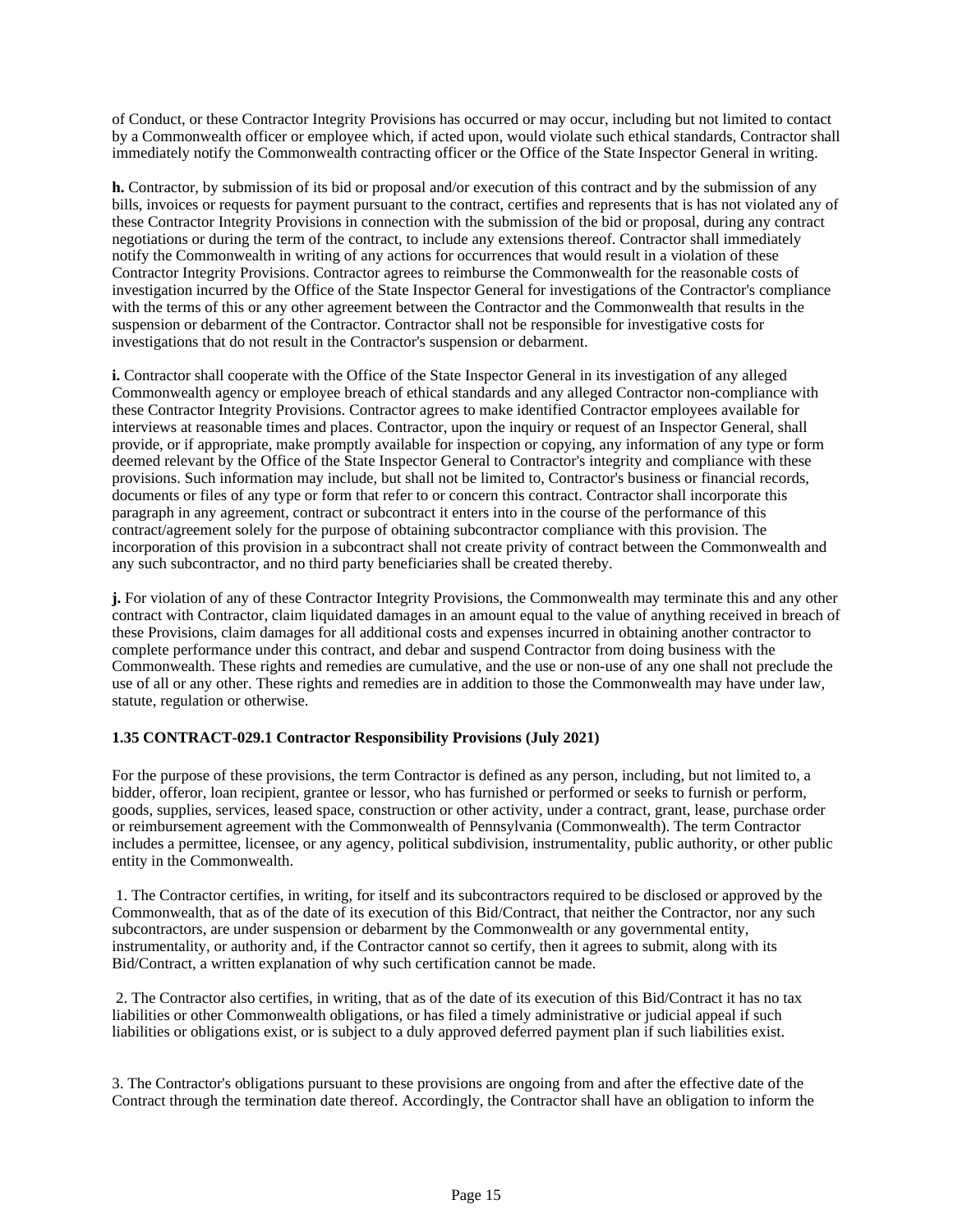Commonwealth if, at any time during the term of the Contract, it becomes delinquent in the payment of taxes, or other Commonwealth obligations, or if it or, to the best knowledge of the Contractor, any of its subcontractors are suspended or debarred by the Commonwealth, the federal government, or any other state or governmental entity. Such notification shall be made within 15 days of the date of suspension or debarment.

4. The failure of the Contractor to notify the Commonwealth of its suspension or debarment by the Commonwealth, any other state, or the federal government shall constitute an event of default of the Contract with the Commonwealth.

5. The Contractor agrees to reimburse the Commonwealth for the reasonable costs of investigation incurred by the Office of State Inspector General for investigations of the Contractor's compliance with the terms of this or any other agreement between the Contractor and the Commonwealth that results in the suspension or debarment of the contractor. Such costs shall include, but shall not be limited to, salaries of investigators, including overtime; travel and lodging expenses; and expert witness and documentary fees. The Contractor shall not be responsible for investigative costs for investigations that do not result in the Contractor's suspension or debarment.

6. The Contractor may search the current list of suspended and debarred Commonwealth contractors by visiting the eMarketplace website at http://www.emarketplace.state.pa.us and clicking the Debarment List tab.

### **1.36 CONTRACT-030.1 Americans with Disabilities Act (July 2021)**

For the purpose of these provisions, the term contractor is defined as any person, including, but not limited to, a bidder, offeror, supplier, or grantee, who will furnish or perform or seeks to furnish or perform, goods, supplies, services, construction or other activity, under a purchase order, contract, or grant with the Commonwealth of Pennsylvania (Commonwealth).

During the term of this agreement, the contractor agrees as follows:

- 1 Pursuant to federal regulations promulgated under the authority of the Americans with Disabilities Act, 28 C. F. R. § 35.101 et seq., the contractor understands and agrees that no individual with a disability shall, on the basis of the disability, be excluded from participation in this agreement or from activities provided for under this agreement. As a condition of accepting and executing this agreement, the contractor agrees to comply with the "General Prohibitions Against Discrimination," 28 C. F. R. § 35.130, and all other regulations promulgated under Title II of the Americans with Disabilities Act which are applicable to the benefits, services, programs, and activities provided by the Commonwealth through contracts with outside contractors.
- 2 The contractor shall be responsible for and agrees to indemnify and hold harmless the Commonwealth from all losses, damages, expenses, claims, demands, suits, and actions brought by any party against the Commonwealth as a result of the contractor's failure to comply with the provisions of paragraph 1.

### **1.37 CONTRACT-032.1 Covenant Against Contingent Fees (Oct 2006)**

The Contractor warrants that no person or selling agency has been employed or retained to solicit or secure the Contract upon an agreement or understanding for a commission, percentage, brokerage, or contingent fee, except bona fide employees or bona fide established commercial or selling agencies maintained by the Contractor for the purpose of securing business. For breach or violation of this warranty, the Commonwealth shall have the right to terminate the Contract without liability or in its discretion to deduct from the Contract price or consideration, or otherwise recover the full amount of such commission, percentage, brokerage, or contingent fee.

#### **1.38 CONTRACT-033.1 Applicable Law (Oct 2006)**

This Contract shall be governed by and interpreted and enforced in accordance with the laws of the Commonwealth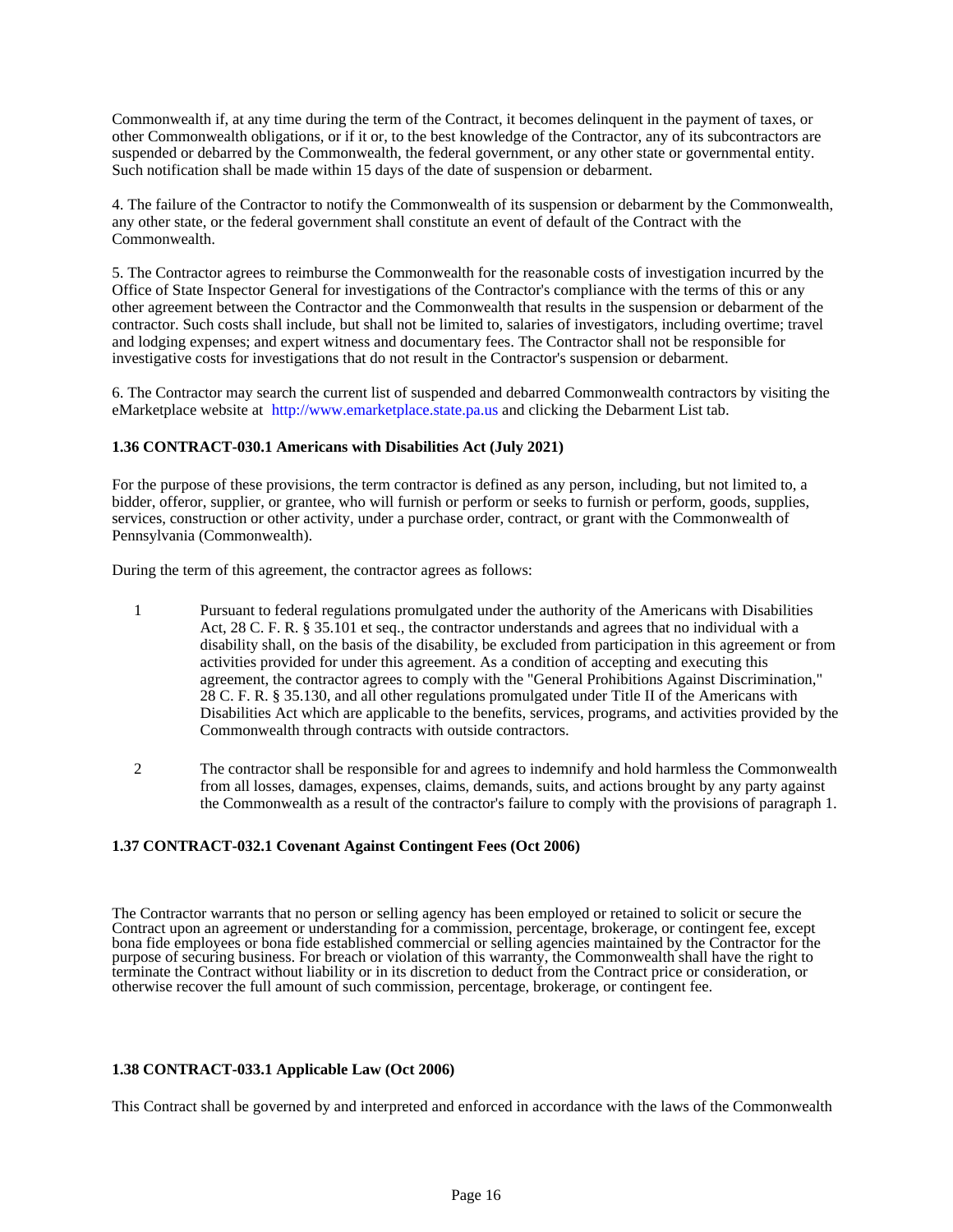of Pennsylvania (without regard to any conflict of laws provisions) and the decisions of the Pennsylvania courts. The Contractor consents to the jurisdiction of any court of the Commonwealth of Pennsylvania and any federal courts in Pennsylvania, waiving any claim or defense that such forum is not convenient or proper. The Contractor agrees that any such court shall have in personam jurisdiction over it, and consents to service of process in any manner authorized by Pennsylvania law.

#### **1.39 CONTRACT-034.1c Integration – Contract (Nov 30 2006)**

This Contract, including all referenced documents, and any Purchase Order constitutes the entire agreement between the parties. No agent, representative, employee or officer of either the Commonwealth or the Contractor has authority to make, or has made, any statement, agreement or representation, oral or written, in connection with the Contract, which in any way can be deemed to modify, add to or detract from, or otherwise change or alter its terms and conditions. No negotiations between the parties, nor any custom or usage, shall be permitted to modify or contradict any of the terms and conditions of the Contract. No modifications, alterations, changes, or waiver to the Contract or any of its terms shall be valid or binding unless accomplished by a written amendment signed by both parties.

# **1.40 CONTRACT-034.3 Controlling Terms and Conditions (Aug 2011)**

The terms and conditions of this Contract shall be the exclusive terms of agreement between the Contractor and the Commonwealth. All quotations requested and received from the Contractor are for obtaining firm pricing only. Other terms and conditions or additional terms and conditions included or referenced in the Contractor's quotations, invoices, business forms, or other documentation shall not become part of the parties' agreement and shall be disregarded by the parties, unenforceable by the Contractor and not binding on the Commonwealth.

### **1.41 CONTRACT-035.1a Changes (Oct 2006)**

The Commonwealth reserves the right to make changes at any time during the term of the Contract or any renewals or extensions thereof: 1) to increase or decrease the quantities resulting from variations between any estimated quantities in the Contract and actual quantities; 2) to make changes to the services within the scope of the Contract; 3) to notify the Contractor that the Commonwealth is exercising any Contract renewal or extension option; or 4) to modify the time of performance that does not alter the scope of the Contract to extend the completion date beyond the Expiration Date of the Contract or any renewals or extensions thereof. Any such change shall be made by the Contracting Officer by notifying the Contractor in writing. The change shall be effective as of the date of the change, unless the notification of change specifies a later effective date. Such increases, decreases, changes, or modifications will not invalidate the Contract, nor, if performance security is being furnished in conjunction with the Contract, release the security obligation. The Contractor agrees to provide the service in accordance with the change order. Any dispute by the Contractor in regard to the performance required by any notification of change shall be handled through Contract Controversies Provision.

#### **1.42 CONTRACT-036.1 Background Checks (February 2016)**

a. The Contractor must, at its expense, arrange for a background check for each of its employees, as well as the employees of any of its subcontractors, who will have access to Commonwealth facilities, either through on-site access or through remote access. Background checks are to be conducted via the Request for Criminal Record Check form and procedure found at http://www.psp.state.pa.us/psp/lib/psp/sp4-164.pdf . The background check must be conducted prior to initial access and on an annual basis thereafter.

b. Before the Commonwealth will permit access to the Contractor, the Contractor must provide written confirmation that the background checks have been conducted. If, at any time, it is discovered that a Contractor employee has a criminal record that includes a felony or misdemeanor involving terroristic behavior, violence, use of a lethal weapon, or breach of trust/fiduciary responsibility or which raises concerns about building, system or personal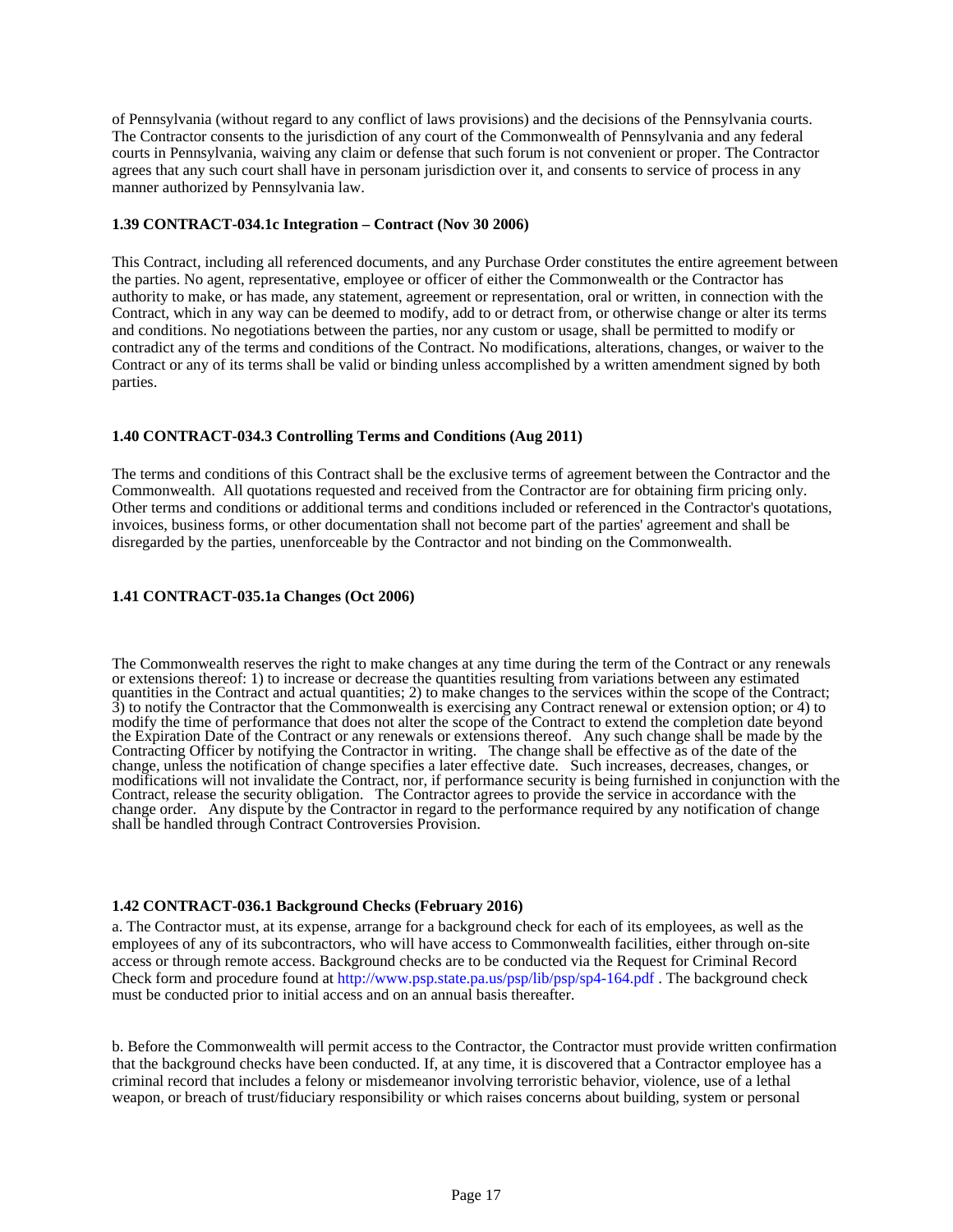security or is otherwise job-related, the Contractor shall not assign that employee to any Commonwealth facilities, shall remove any access privileges already given to the employee and shall not permit that employee remote access unless the Commonwealth consents to the access, in writing, prior to the access. The Commonwealth may withhold its consent in its sole discretion. Failure of the Contractor to comply with the terms of this Section on more than one occasion or Contractor's failure to appropriately address any single failure to the satisfaction of the Commonwealth may result in the Contractor being deemed in default of its Contract.

c. The Commonwealth specifically reserves the right of the Commonwealth to conduct background checks over and above that described herein.

d. Access to certain Capitol Complex buildings and other state office buildings is controlled by means of card readers and secured visitors' entrances. Commonwealth contracted personnel who have regular and routine business in Commonwealth worksites may be issued a photo identification or access badge subject to the requirements of the contracting agency and DGS set forth in Enclosure 3 of Commonwealth Management Directive 625.10 (Amended) Card Reader and Emergency Response Access to Certain Capitol Complex Buildings and Other State Office Buildings. The requirements, policy and procedures include a processing fee payable by the Contractor for contracted personnel photo identification or access badges.

### **1.43 CONTRACT-037.1a Confidentiality (Oct 2013)**

a) The Contractor agrees to protect the confidentiality of the Commonwealth's confidential information. The Commonwealth agrees to protect the confidentiality of Contractor's confidential information. In order for information to be deemed confidential, the party claiming confidentiality must designate the information as "confidential" in such a way as to give notice to the other party (notice may be communicated by describing the information, and the specifications around its use or disclosure, in the SOW). Neither party may assert that information owned by the other party is such party's confidential information. The parties agree that such confidential information shall not be copied, in whole or in part, or used or disclosed except when essential for authorized activities under this Contract and, in the case of disclosure, where the recipient of the confidential information has agreed to be bound by confidentiality requirements no less restrictive than those set forth herein. Each copy of such confidential information shall be marked by the party making the copy with any notices appearing in the original. Upon termination or cancellation of this Contract or any license granted hereunder, the receiving party will return to the disclosing party all copies of the confidential information in the receiving party's possession, other than one copy, which may be maintained for archival purposes only, and which will remain subject to this Contract's security, privacy, data retention/destruction and confidentiality provisions (all of which shall survive the expiration of this Contract). Both parties agree that a material breach of these requirements may, after failure to cure within the time frame specified in this Contract, and at the discretion of the non-breaching party, result in termination for default pursuant to the DEFAULT provision of this Contract, in addition to other remedies available to the non-breaching party.

(b) Insofar as information is not otherwise protected by law or regulation, the obligations stated in this Section do not apply to information:

- (1) already known to the recipient at the time of disclosure other than through the contractual relationship;
- (2) independently generated by the recipient and not derived by the information supplied by the disclosing party.

(3) known or available to the public , except where such knowledge or availability is the result of unauthorized disclosure by the recipient of the proprietary information;

(4) disclosed to the recipient without a similar restriction by a third party who has the right to make such disclosure; or

(5) required to be disclosed by law , regulation, court order, or other legal process.

There shall be no restriction with respect to the use or disclosure of any ideas, concepts, know-how, or data processing techniques developed alone or jointly with the Commonwealth in connection with services provided to the Commonwealth under this Contract.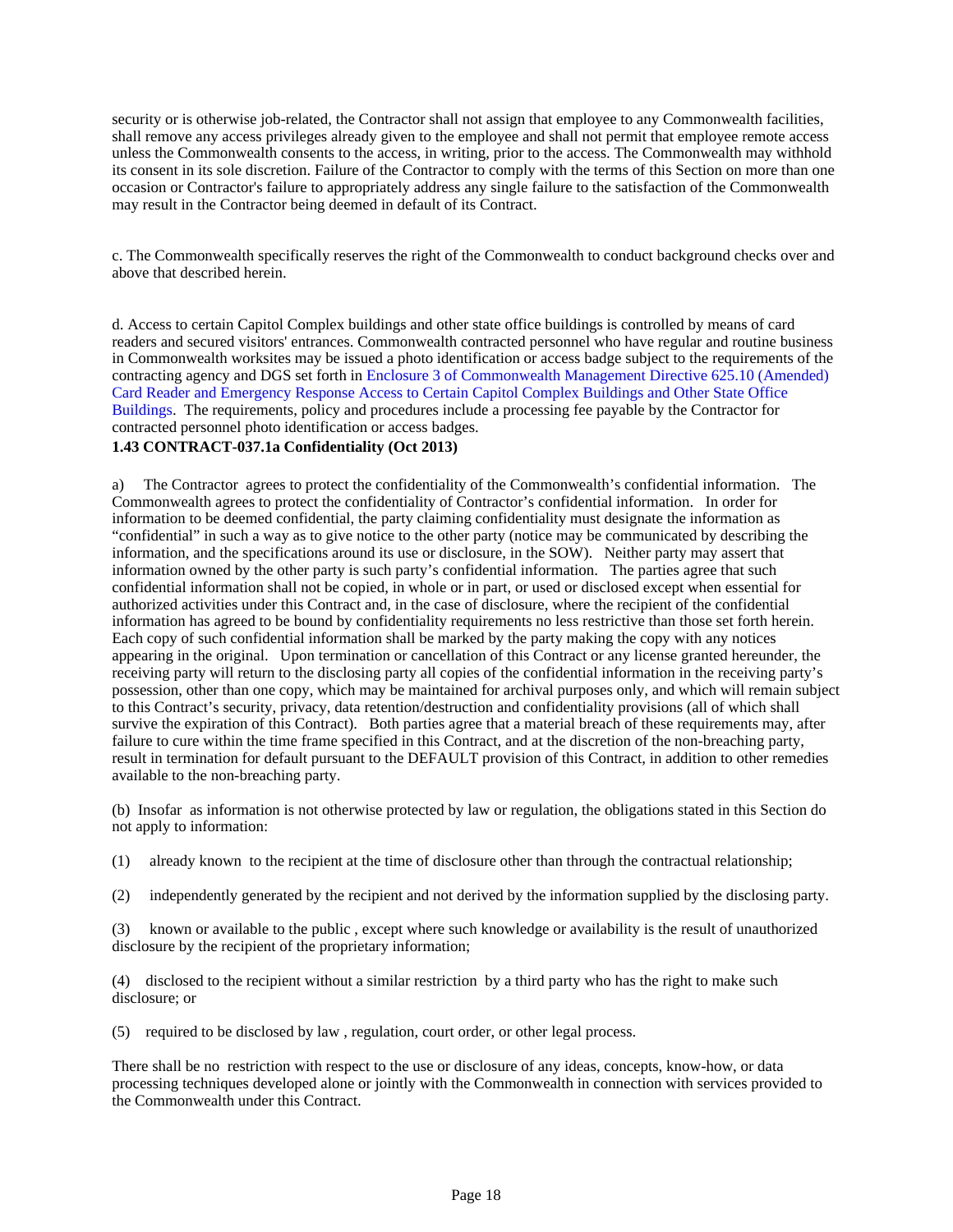(c) The Contractor shall use the following process when submitting information to the Commonwealth it believes to be confidential and/or proprietary information or trade secrets:

(1) Prepare an un-redacted version of the appropriate document, and

(2) Prepare a redacted version of the document that redacts the information that is asserted to be confidential or proprietary information or a trade secret, and

- (3) Prepare a signed written statement that states:
- (i) the attached document contains confidential or proprietary information or trade secrets;

(ii) the Contractor is submitting the document in both redacted and un-redacted format in accordance with 65 P.S. § 67.707(b); and

(iii) the Contractor is requesting that the document be considered exempt under 65 P.S.  $\S$  67.708(b)(11) from public records requests.

(4) Submit the two documents along with the signed written statement to the Commonwealth. **1.44 CONTRACT-037.2a Sensitive Information (Sept 2009)**

The Contractor shall not publish or otherwise disclose, except to the Commonwealth and except matters of public record, any information or data obtained hereunder from private individuals, organizations, or public agencies, in a publication whereby the information or data furnished by or about any particular person or establishment can be identified, except with the consent of such person or establishment. The parties shall not use or disclose any information about a recipient receiving services from, or otherwise enrolled in, a Commonwealth program affected by or benefiting from services under this Contract for any purpose not connected with the parties' Contract responsibilities except with the written consent of such recipient, recipient's attorney, or recipient's parent or guardian pursuant to applicable state and federal law and regulations.

Contractor will be responsible to remediate any improper disclosure of information. Such remediation may include, but not be limited to, credit monitoring for individuals for whom information has been released and reimbursement of any costs incurred by individuals for whom information has been released. Costs for which Contractor is responsible under this paragraph are not subject to any limitation of liability set out in this Contract or Purchase Order.

# **1.45 CONTRACT-037.2b Health Insurance Portability and Accountability Act (HIPAA) Compliance (Sept 2009)**

The Health Insurance Portability and Accountability Act (HIPAA) Compliance requirements are set forth in the attachments to this solicitation.

# **1.46 CONTRACT-051.1 Notice (Dec 2006)**

Any written notice to any party under this Contract shall be deemed sufficient if delivered personally, or by facsimile, telecopy, electronic or digital transmission (provided such delivery is confirmed), or by a recognized overnight courier service (e.g., DHL, Federal Express, etc.) with confirmed receipt, or by certified or registered United States mail, postage prepaid, return receipt requested, and sent to following:

a. If to the Contractor: the Contractor's address as recorded in the Commonwealth's Supplier Registration system.

b. If to the Commonwealth: the address of the Issuing Office as set forth on the Contract.

# **1.47 CONTRACT-052.1 Right to Know Law (Feb 2010)**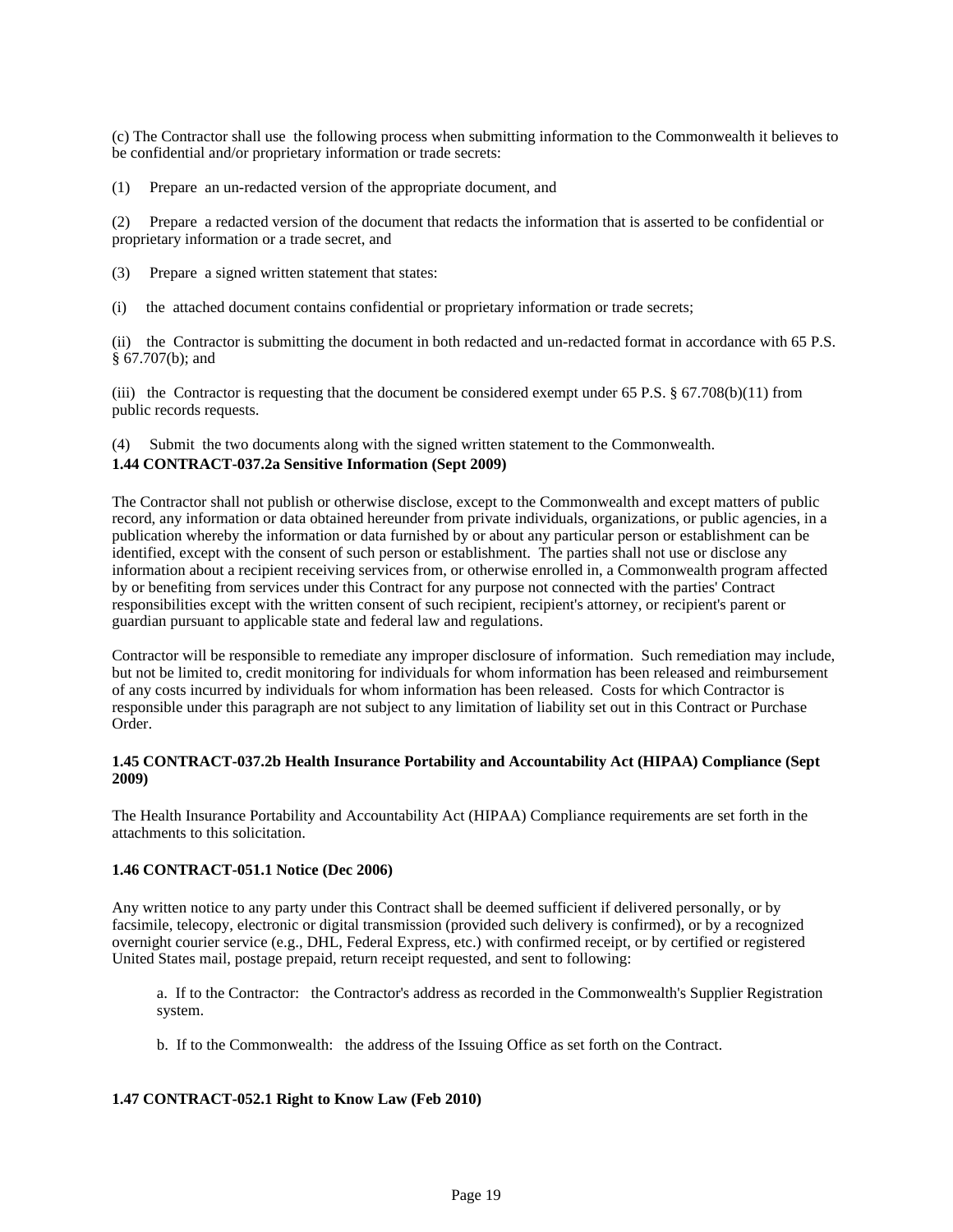a. The Pennsylvania Right-to-Know Law, 65 P.S. §§ 67.101-3104, ("RTKL") applies to this Contract. For the purpose of these provisions, the term "the Commonwealth" shall refer to the contracting Commonwealth agency.

b. If the Commonwealth needs the Contractor's assistance in any matter arising out of the RTKL related to this Contract, it shall notify the Contractor using the legal contact information provided in this Contract. The Contractor, at any time, may designate a different contact for such purpose upon reasonable prior written notice to the Commonwealth.

c. Upon written notification from the Commonwealth that it requires the Contractor's assistance in responding to a request under the RTKL for information related to this Contract that may be in the Contractor's possession, constituting, or alleged to constitute, a public record in accordance with the RTKL ("Requested Information"), the Contractor shall:

1. Provide the Commonwealth, within ten (10) calendar days after receipt of written notification, access to, and copies of, any document or information in the Contractor's possession arising out of this Contract that the Commonwealth reasonably believes is Requested Information and may be a public record under the RTKL; and 2. Provide such other assistance as the Commonwealth may reasonably request, in order to comply with the RTKL with respect to this Contract.

d. If the Contractor considers the Requested Information to include a request for a Trade Secret or Confidential Proprietary Information, as those terms are defined by the RTKL, or other information that the Contractor considers exempt from production under the RTKL, the Contractor must notify the Commonwealth and provide, within seven (7) calendar days of receiving the written notification, a written statement signed by a representative of the Contractor explaining why the requested material is exempt from public disclosure under the RTKL.

e. The Commonwealth will rely upon the written statement from the Contractor in denying a RTKL request for the Requested Information unless the Commonwealth determines that the Requested Information is clearly not protected from disclosure under the RTKL. Should the Commonwealth determine that the Requested Information is clearly not exempt from disclosure, the Contractor shall provide the Requested Information within five (5) business days of receipt of written notification of the Commonwealth's determination.

f. If the Contractor fails to provide the Requested Information within the time period required by these provisions, the Contractor shall indemnify and hold the Commonwealth harmless for any damages, penalties, costs, detriment or harm that the Commonwealth may incur as a result of the Contractor's failure, including any statutory damages assessed against the Commonwealth.

g. The Commonwealth will reimburse the Contractor for any costs associated with complying with these provisions only to the extent allowed under the fee schedule established by the Office of Open Records or as otherwise provided by the RTKL if the fee schedule is inapplicable.

h. The Contractor may file a legal challenge to any Commonwealth decision to release a record to the public with the Office of Open Records, or in the Pennsylvania Courts, however, the Contractor shall indemnify the Commonwealth for any legal expenses incurred by the Commonwealth as a result of such a challenge and shall hold the Commonwealth harmless for any damages, penalties, costs, detriment or harm that the Commonwealth may incur as a result of the Contractor's failure, including any statutory damages assessed against the Commonwealth, regardless of the outcome of such legal challenge. As between the parties, the Contractor agrees to waive all rights or remedies that may be available to it as a result of the Commonwealth's disclosure of Requested Information pursuant to the RTKL.

i. The Contractor's duties relating to the RTKL are continuing duties that survive the expiration of this Contract and shall continue as long as the Contractor has Requested Information in its possession.

### **1.48 CONTRACT-053.1 Enhanced Minimum Wage Provisions (July 2018)**

**1. Enhanced Minimum Wage.** Contractor/Lessor agrees to pay no less than \$12.00 per hour to its employees for all hours worked directly performing the services called for in this Contract/Lease, and for an employee's hours performing ancillary services necessary for the performance of the contracted services or lease when such employee spends at least twenty per cent (20%) of their time performing ancillary services in a given work week.